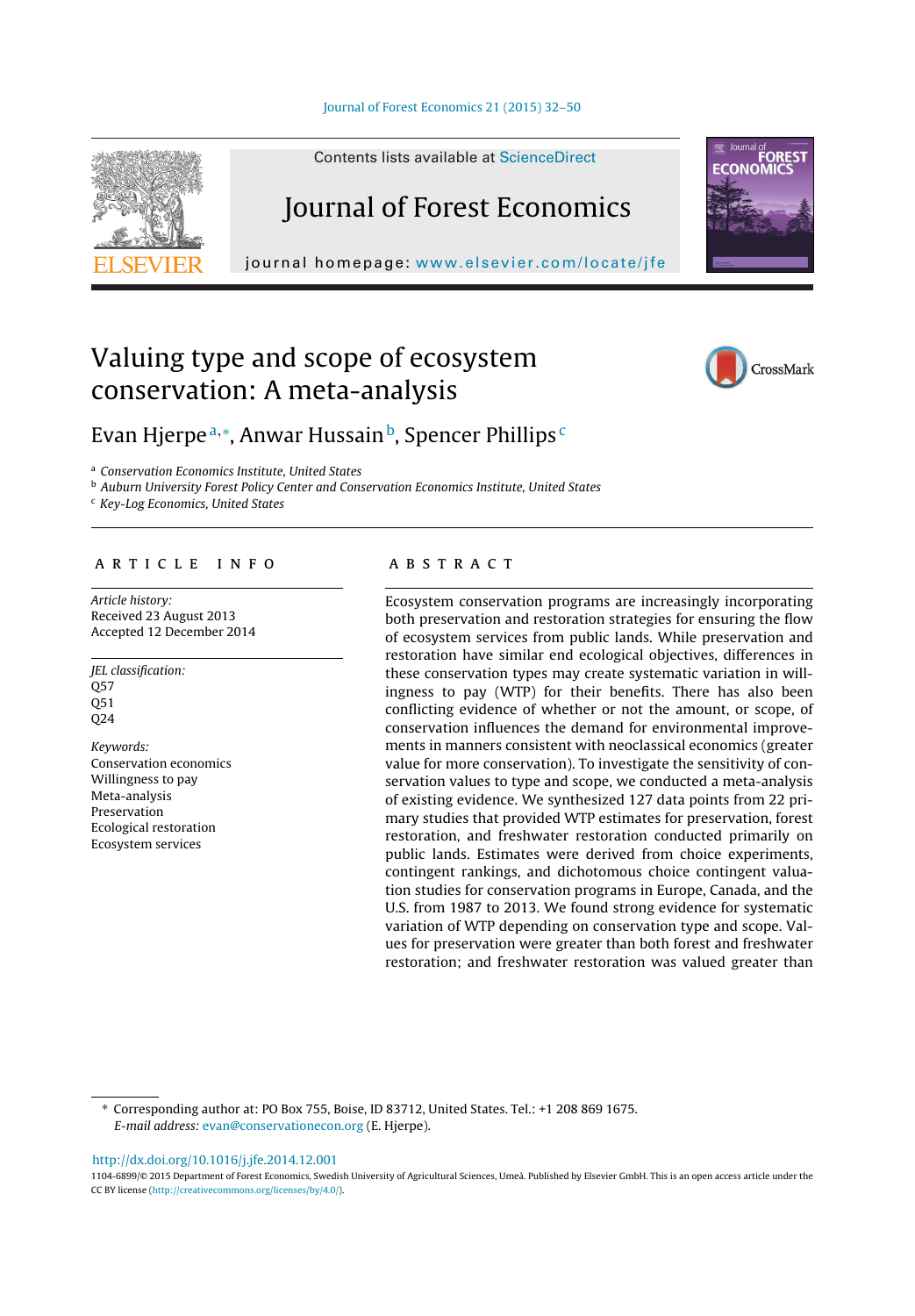forest restoration. Meta-estimates were found to be sensitive to scope effects, as value increased with conservation intensity but at diminishing marginal rates.We provide quantitative policy analysis in the form of within-sample predictions of mean WTP for each conservation type and scope and conclude with recommendations. © 2015 Department of Forest Economics, Swedish University of Agricultural Sciences, Umeå. Published by Elsevier GmbH. This is an open access article under the CC BY license [\(http://creativecommons.org/licenses/by/4.0/](http://creativecommons.org/licenses/by/4.0/)).

## **Introduction**

Conservation efforts on public lands are increasingly centered on holistic approaches that maintain and repair networks of connected ecosystems. Because many public lands have been degraded by past industrial extraction however, ecosystem conservation efforts are now comprised of both preservation and ecological restoration strategies.<sup>1</sup> Together, these conservation strategies aim to maintain or improve ecosystem structures, processes, and functions that ultimately produce biodiversity, clean drinking water, raw materials, recreational opportunities, and other services beneficialto humans. The myriad values that people hold for nature are tied to, and can be classified as diverse flows of services that ecosystems provide to mankind. These ecosystem services include provisioning services, such as timber for houses and other commodities, but are substantially comprised of non-market services such as climate regulation, provision of biodiversity, and spiritual inspiration [\(Pagiola](#page-18-0) et [al.,](#page-18-0) [2004\).](#page-18-0) To the extent that decision criteria derived from economic paradigms (e.g., efficiency, or maximization of net present value) dominate planning and funding of public lands management, it is imperative that information derived from commodity and other markets are augmented with suitable information about the value of non-market goods and services provided by pristine or restored ecosystems. This broader ecosystem conservation approach requires novel scientific methods for understanding the impacts and benefits ([Garber-Yonts](#page-17-0) et [al.,](#page-17-0) [2004\).](#page-17-0)

Because values for changes in ecosystem services are not easily ascertained from market transactions, non-market valuation techniques are required. Stated preference methods are well suited for determining the demand and implicit prices for ecosystem conservation and changes in the production of services that result, due to their ability to capture existence and bequest values. However, the vast and often conflicting array of willingness to pay (WTP) estimates for ecosystem services, the cost of primary studies, and the need for timely availability of relevant estimates underscore the importance of meta-analyses. Meta-analysis provides a means to statistically quantify and integrate evidence from multiple primary studies of similar phenomena ([Glass,](#page-17-0) [1976\).](#page-17-0) Meta-regression analysis, or the regression of regressions, has been the preferred choice of quantitative syntheses in economics due to the ease of replication and sensitivity analysis of alternate model specifications ([Stanley](#page-18-0) [and](#page-18-0) [Jarrell,](#page-18-0) [1989\).](#page-18-0) Best practices for meta-analysis techniques in environmental valuation have been explored in general [\(Nelson](#page-17-0) [and](#page-17-0) [Kennedy,](#page-17-0) [2009\)](#page-17-0) and more specifically for non-market valuation [\(Smith](#page-18-0) [and](#page-18-0) [Pattanayak,](#page-18-0) [2002\).](#page-18-0) While there are a handful of meta-analyses that have synthesized willingness to pay estimates for individual or subsets of ecosystem services associated with preservation or restoration of certain ecosystem types, (e.g., [Van](#page-18-0) [Houtven](#page-18-0) et [al.,](#page-18-0) [2007;](#page-18-0) [Lindhjem,](#page-18-0) [2007;](#page-18-0) [Latinopoulos,](#page-18-0) [2010;](#page-18-0) [Ojea](#page-18-0) [and](#page-18-0) [Loureiro,](#page-18-0) [2011\),](#page-18-0) there have been no meta-analyses focused on synthesizing willingness to pay for various ecosystem conservation strategies. Additionally, there is mixed evidence as to the sensitivity of willingness to pay estimates to the amount of conservation. These two primary research interests need further assessment: (1) how the type of conservation (i.e., preservation or restoration) influences

 $<sup>1</sup>$  Ecological restoration refers to the re-establishment of the characteristics of an ecosystem that were prevalent before</sup> degradation. It involves the removal or amelioration of the factor causing environmental degradation and the re-establishment of key ecosystem components to influence the rate and direction of recovery [\(Benayas](#page-16-0) et [al.,](#page-16-0) [2009\).](#page-16-0) Preservation is more of a hands-off approach and specifically refers to making land unavailable for development and exploitation.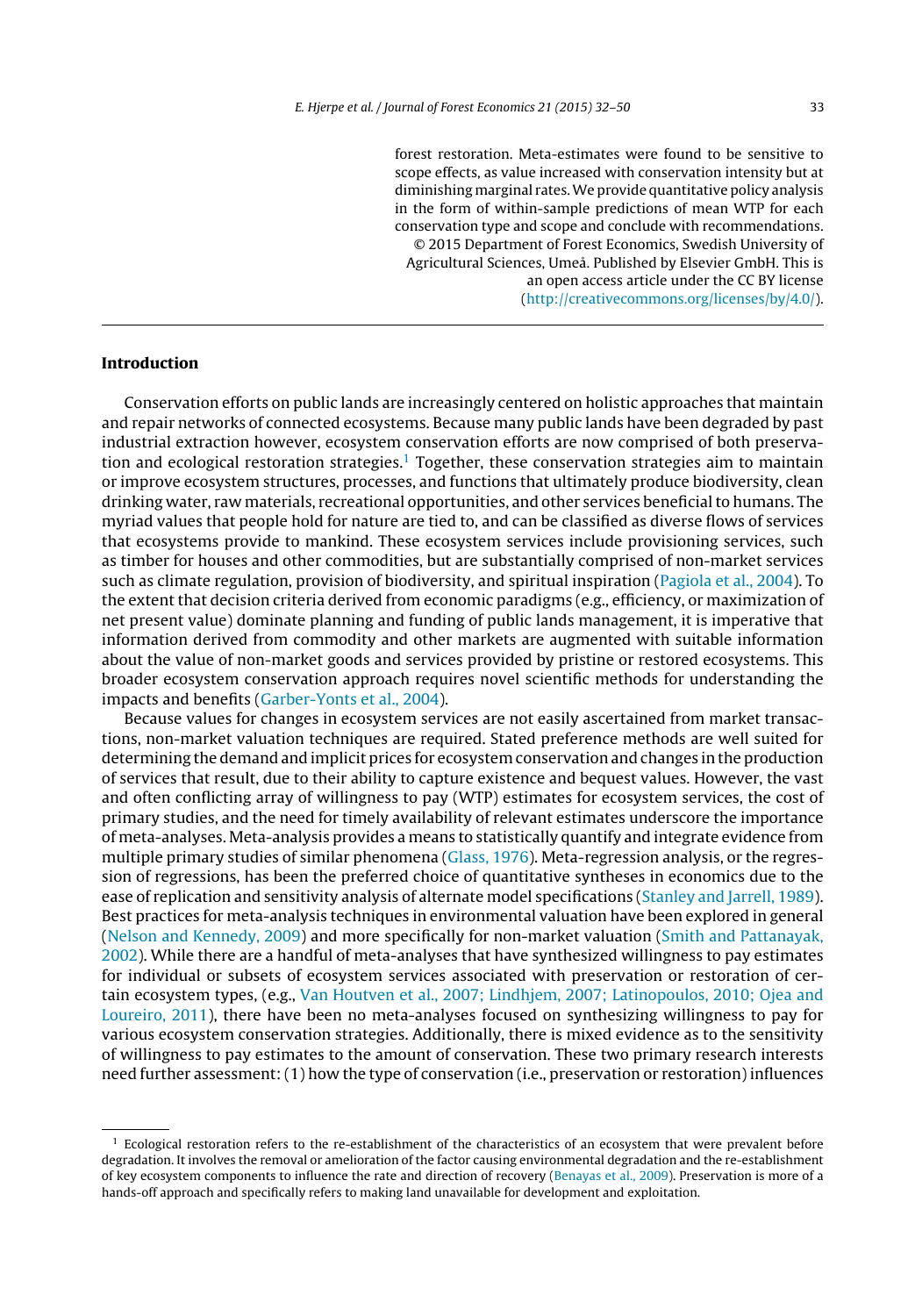willingness to pay, and (2) how sensitive willingness to pay meta-estimates are to the quantity and intensity, or scope, of conservation.

The type of conservation program being offered, be it preservation or restoration, is likely to influence willingness to pay for conservation due to varying trade-offs and implications associated with each. Furthermore, different types of ecological restoration programs, such as forest or freshwater restoration, may influence willingness to pay estimates. Preservation and restoration programs have similar ecological motives (providing quality ecosystem services associated with more natural areas) and are fundamentally different from other land management strategies focused on the extraction of commodities. Despite their similarities, preservation and restoration have a number of differences. Preservation is implemented to prevent degradation, whereas restoration is implemented to fix degradation. Since preservation is typically applied to more pristine lands that have the potential to be exploited, and restoration is applied to already degraded lands, the starting point of total stocks of ecosystem services is likely to be greater for a given preservation policy site than for restoration policy sites.

The public is also likely to be sensitive to the quantity, or scope, of conservation effort, as typically conveyed in terms of changes in ecosystem services and attributes. As individuals look to maximize their well-being (and utility), levels of conservation are purchased at various prices, contributing differently to overall utility maximization. Assuming individuals have constrained budgets, they are likely to be sensitive to the cost associated with different amounts of conservation. However, the identification of scope effects for ecosystem services is complicated by various study designs and measurement differences – requiring new approaches at classifying quantities of conservation effort.

In this article, we synthesized existing values for ecosystem conservation to test fundamental hypotheses and provide within-sample predictions. Out-of-sample predictions are a further application of meta-analyses that are used to transfer synthesized benefits to new policy regions – known as the benefit transfer method [\(Rosenberger](#page-18-0) [and](#page-18-0) [Loomis,](#page-18-0) [2001\).](#page-18-0) While we do not provide a benefit transfer application of our meta-regression model in this manuscript, we have set the meta-analysis up for potential benefit transfer applications in the future. We follow best practice recommendations for meta-analysis in environmental economics from [Nelson](#page-17-0) [and](#page-17-0) [Kennedy](#page-17-0) [\(2009\),](#page-17-0) specifically for problem definition, model specification, capturing data heterogeneity in estimation, sensitivity analysis, and applications.

## **Literature review and hypotheses**

With regard to particular ecosystems and attributes, meta-analysis has shed light on the economic values of wetlands [\(Brouwer](#page-17-0) et [al.,](#page-17-0) [1999;](#page-17-0) [Woodward](#page-17-0) [and](#page-17-0) [Wui,](#page-17-0) [2001\),](#page-17-0) endangered species ([Loomis](#page-17-0) [and](#page-17-0) [White,](#page-17-0) [1996\),](#page-17-0) water quality improvement [\(Johnston](#page-17-0) et [al.,](#page-17-0) [2003,](#page-17-0) [2005\),](#page-17-0) coastal and freshwater ecosystems [\(Wilson](#page-18-0) [and](#page-18-0) [Carpenter,](#page-18-0) [1999;](#page-18-0) [Latinopoulos,](#page-18-0) [2010\),](#page-18-0) and forest recreation ([Rosenberger](#page-18-0) [and](#page-18-0) [Loomis,](#page-18-0) [2000\).](#page-18-0) Recently, three meta-analyses have focused on willingness-to-pay estimates for forest ecosystem services ([Lindhjem,](#page-17-0) [2007;](#page-17-0) [Barrio](#page-17-0) [and](#page-17-0) [Loureiro,](#page-17-0) [2010;](#page-17-0) [Ojea](#page-17-0) [and](#page-17-0) [Loureiro,](#page-17-0) [2011\).](#page-17-0) Collectively these meta-analyses have advanced our understanding of the patterns implicit in willingness-to-pay estimates for various ecosystem services and their effectiveness in benefit transfer, but have produced conflicting results on scope effects and have not isolated conservation types.

Willingness to pay for ecosystems services depends on how the services are produced. [Czajkowski](#page-17-0) et [al.](#page-17-0) [\(2009\)](#page-17-0) and [Lehtonen](#page-17-0) et [al.](#page-17-0) [\(2003\),](#page-17-0) for example, argue that respondents seem to be concerned not only with the outcomes of conservation programs but with the means of achieving these outcomes as well (i.e., whether preservation or restoration is adopted). [Christie](#page-17-0) et [al.](#page-17-0) [\(2006\),](#page-17-0) on the other hand, report that there is no evidence that the public cares how biodiversity and ecosystem services are produced. The former view, however, seems more plausible for a couple of reasons. First, certain conservation actions are likely to be preferred over others because varying opportunity costs associated with each conservation strategy are not likely to be borne uniformly by regions and socioeconomic groups. Second, preservation could be expected to command a premium because the richness and abundance of biodiversity and ecosystem services (i.e., total stocks and starting points, not necessarily marginal change achieved with conservation program) associated with intact ecosystems exceeds the corresponding levels induced by active restoration of degraded ecosystems [\(Benayas](#page-16-0) et [al.,](#page-16-0) [2009\).](#page-16-0)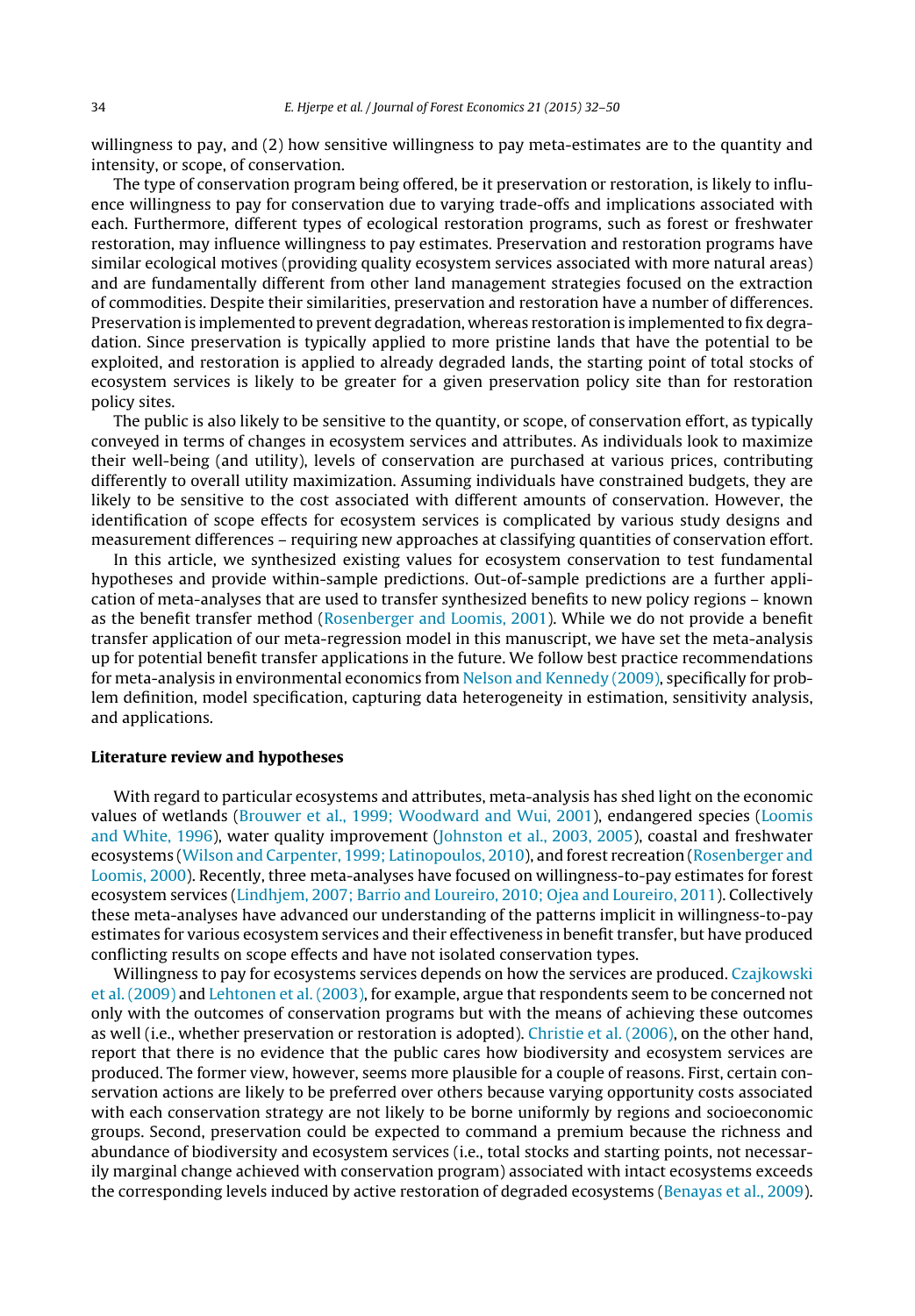<span id="page-3-0"></span>While preservation and restoration projects can have similar goals, they are not substitutes. As such, they can invoke different values felt for a loss or a gain that may carry more weight. Behavioral economists have confirmed loss-aversion and endowment effects [\(Thaler,](#page-18-0) [1980\),](#page-18-0) where individuals may find that avoiding the loss of ecosystem services through preservation is of greater value than the equivalent gain of ecosystem services through restoration. Other factors may also be in play, including the differing levels of human intervention involved in preservation and restoration. Preservation is more "hands off," while ecological restoration aims to use active, anthropogenic intervention to correct anthropogenically-caused degradation. Some people may have inherent preferences for hands-on or hands-off types of management, while others may doubt the effectiveness of our ability to provide a technological fix to degraded nature [\(Katz,](#page-17-0) [1992\).](#page-17-0)

Scope, or embedding, effects have been separated into commodity and temporal effects; the former occurs when respondents are not sensitive to the amount of ecosystem services whereas the latter occurs when survey respondents do not adequately differentiate between a one-time payment and a series of payments ([Stevens](#page-18-0) et [al.,](#page-18-0) [1997\).](#page-18-0) Insensitivity to the scope of ecosystem services being offered has been a primary critique of the reliability of contingent valuation methods [\(Arrow](#page-16-0) et [al.,](#page-16-0) [1993\).](#page-16-0) As such, scope effects concerning the sensitivity of WTP to changes in the scale of ecosystem service provision have been the focus of intense research. [Kahneman](#page-17-0) [and](#page-17-0) [Knetsch](#page-17-0) [\(1992\)](#page-17-0) claimed that the scope test had not been satisfied and interpreted WTP estimates as manifestations of a "warm glow effect" rather than the result of utility maximization. Their claims of scope insensitivity in valuing environmental goods spurred greater scrutiny of the topic and have been subsequently countered by other studies ([Carson](#page-17-0) [and](#page-17-0) [Mitchell,](#page-17-0) [1993;](#page-17-0) [Smith](#page-17-0) [and](#page-17-0) [Osborne,](#page-17-0) [1996;](#page-17-0) [Carson,](#page-17-0) [1997;](#page-17-0) [Veisten](#page-17-0) et [al.,](#page-17-0) [2004\).](#page-17-0) These latter studies illustrated scope sensitivity and suggested that greater specification of the ecosystem service (i.e., attribute description) and its provision (i.e., management type) can reconcile scope concerns. Questions of how much more value should be generated by greater provision of ecosystem services are still unsettled. Diminishing marginal utility for greater ecosystem services is expected under neoclassical assumptions and researchers have illustrated value increases only up to certain thresholds of conservation, such as the minimum species population required for survival [\(Bulte](#page-17-0) [and](#page-17-0) [Van](#page-17-0) [Kooten,](#page-17-0) [1999\).](#page-17-0)

Testing of commodity scope effects for conservation values in meta-analyses is particularly challenging due to problems of aggregating dissimilar measures of commodities, as primary studies often portray changes in ecosystem attributes in both absolute and relative terms. [Van](#page-18-0) [Houtven](#page-18-0) et [al.](#page-18-0) [\(2007\)](#page-18-0) confirmed scope effects using primarily relative measurements of improvementfrom primary studies. [Lindhjem](#page-17-0) [\(2007\),](#page-17-0) on the other hand, could not confirm scope effects based on the absolute size of forest conservation (hectares or percentage increases). [Ojea](#page-18-0) [and](#page-18-0) [Loureiro](#page-18-0) [\(2011\)](#page-18-0) provide a recent approach in testing for scope effects by coding all ecosystem attribute changes, including absolute and relative measurements, into absolute measurements such as hectares of forest or wildlife population numbers. In their meta-analysis, [Ojea](#page-18-0) [and](#page-18-0) [Loureiro](#page-18-0) [\(2011\)](#page-18-0) confirmed scoped effects for absolute measures, but not for relative, leading to a recommendation for primary studies to utilize absolute measurement. Yet, as described in [Lindhjem](#page-17-0) [\(2007\),](#page-17-0) this approach is fraught with difficulties for ecosystem goods and services due to their complexity and the wide range of values that people hold for the same measurement. For example, [Ojea](#page-18-0) [and](#page-18-0) [Loureiro's](#page-18-0) [\(2011\)](#page-18-0) approach converts a relative change in an attribute (e.g., improved bird habitat) to just the number of acres that this attribute change will occur on – losing significant information about this attribute. It is not surprising that they were unable to confirm scope sensitivity with relative measures, given their classification of primary data points.

Without prior research on WTP for type of conservation strategy, and with mixed results from prior research on WTP for scope of conservation, our investigation specifically tests the following hypotheses concerning conservation Type and Scope:

 $H_{01}$ :  $\beta_1 = \beta_2 = \beta_3$ ; where  $\beta_x$  = coefficient for WTP for three types of conservation (forest restoration, freshwater restoration, and preservation);

 $H_{02}$ :  $\beta_4 < \beta_5 < \beta_6$ ; where  $\beta_8$  = coefficient for WTP for three levels of conservation (attribute-specific, program low, program high).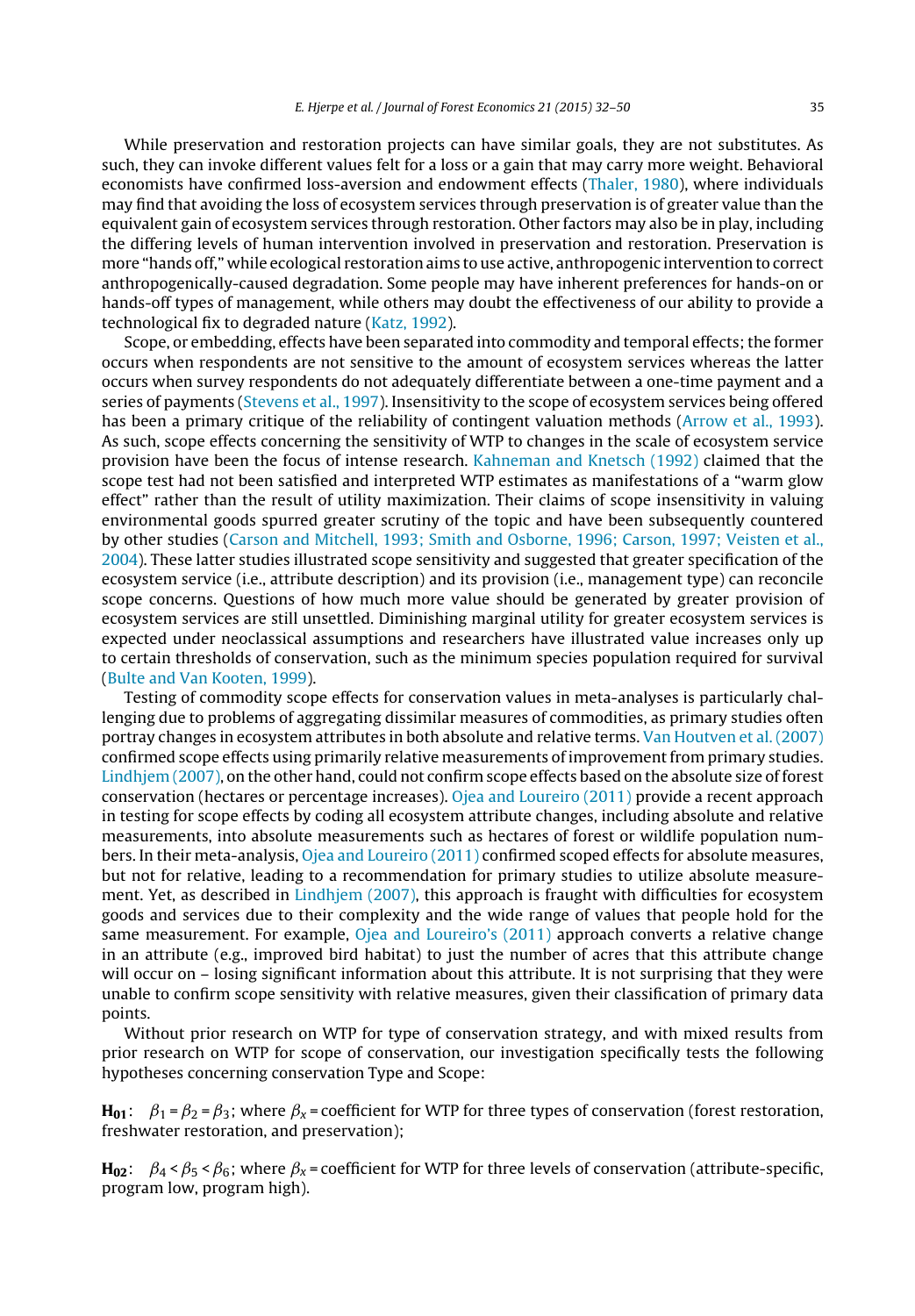This study provides the first meta-regression estimates of WTP by type of ecosystem conservation. Willingness to pay estimates for preservationand restorationonpublic lands were statistically inferred using data from primary studies that applied stated preference valuation methods. Results of this meta-analysis can help stated preference modelers improve research design for greater utility in metaanalyses and provide the basis for future transfer of benefits to other situations.

#### **Meta-regression methods**

It has been said that meta-analyses are as much art as science. We believe that nothing illustrates this balance more than achieving consistency in measuring and synthesizing primary data points of the same phenomenon [\(McFadden,](#page-17-0) [1997\).](#page-17-0) This consistency is the necessary degree of meaningful combinations of primary data from identical concepts that can be adequately analyzed within a common analytical framework – consistency that is often not attained in non-market valuation meta-analyses ([Smith](#page-18-0) [and](#page-18-0) [Pattanayak,](#page-18-0) [2002\).](#page-18-0) To synthesize and compare apples to apples, we first deal with an inherent problem in meta-analyses – "the tradeoff between expanding the meta-sample to improve statistical estimation and reducing the sample to ensure comparability across studies" ([Van](#page-18-0) [Houtven](#page-18-0) et [al.,](#page-18-0) [2007\).](#page-18-0)

## **Data selection**

The concept of primary data heterogeneity ([Nelson](#page-17-0) [and](#page-17-0) [Kennedy,](#page-17-0) [2009\)](#page-17-0) includes both commodity heterogeneity ([Van](#page-18-0) [Houtven](#page-18-0) et [al.,](#page-18-0) [2007\),](#page-18-0) or commodity consistency [\(Bergstrom](#page-17-0) [and](#page-17-0) [Taylor,](#page-17-0) [2006\),](#page-17-0) and welfare change measure consistency ([Bergstrom](#page-17-0) [and](#page-17-0) [Taylor,](#page-17-0) [2006\).](#page-17-0) In order to adequately synthesize willingness to pay for conservation, we limited our data selection to those studies measuring similar "effect-sizes" conducted with similar valuation techniques. Other sources of data heterogeneity can include survey response rates and publication bias. Below, we detail how the data were selected and how we dealt with primary data heterogeneity.

The data for this research were compiled from 22 primary studies that were conducted from 1985 through 2013. These primary studies were found based on a literature review of primary search engines (EconLit, ScienceDirect, and Google Scholar) and web site searches that inventoried valuation studies. Specifically, these sites included the Environmental Valuation Reference Inventory [\(www.evri.ca](http://www.evri.ca/)), the United States Forest Service site on ecosystem services ([www.fs.fed.us/ecosystemservices/](http://www.fs.fed.us/ecosystemservices/index.shtml) [index.shtml](http://www.fs.fed.us/ecosystemservices/index.shtml)), and the Ecosystem Services Bibliography (blog.lib.umn.edu/polasky/ecosystem). Key words searched for included: willingness to pay, preservation, restoration, and conservation. Snowballing techniques were also employed as existing meta-analyses were used to find candidate studies. The studies met the following criteria: a) focused on preservation and/or restoration of forested and freshwater ecosystems primarily on public lands rather than individual species; b) used dichotomous choice contingent valuation (DCCV), choice experiment (CE), and/or contingent ranking (CR); and c) reported mean or median willingness to pay per individual or household (see [Table](#page-5-0) 1). Almost all the primary studies were published in peer-reviewed journals. Given past findings on publication bias (e.g., [Rosenberger](#page-18-0) [and](#page-18-0) [Stanley,](#page-18-0) [2006\),](#page-18-0) we also scoured dissertations, book chapters, technical reports and other gray literature – finding only one suitable candidate that has been included. Full datasets are available from the authors.

The decision to focus on the type of ecosystem conservation effort rather than species was made because valuing individual species misses ecological complementarity among species and substitution effects [\(Loomis](#page-17-0) [and](#page-17-0) [White,](#page-17-0) [1996\),](#page-17-0) and does not capture values for the numerous supporting ecosystem services spurred by this complementarity. Highly valued species are not necessarily the species most important for maintaining biodiversity and naturalness ([Czajkowski](#page-17-0) et [al.,](#page-17-0) [2009\).](#page-17-0) According to [Montgomery](#page-17-0) [\(2002\)](#page-17-0) the species focused approach is consistent with policies that emphasize charismatic megafauna (large animals that people relate to such as eagles, bears, and caribou) while leaving much of the landscape open for exploitation. Furthermore, forest and freshwater ecosystems were chosen due to their intertwined ecological connections and adjacency. Other ecosystem conservation types, such as the preservation and restoration of marine and desert ecosystems, were excluded due to a lack of commodity consistency and a paucity of primary studies in these realms. In order to focus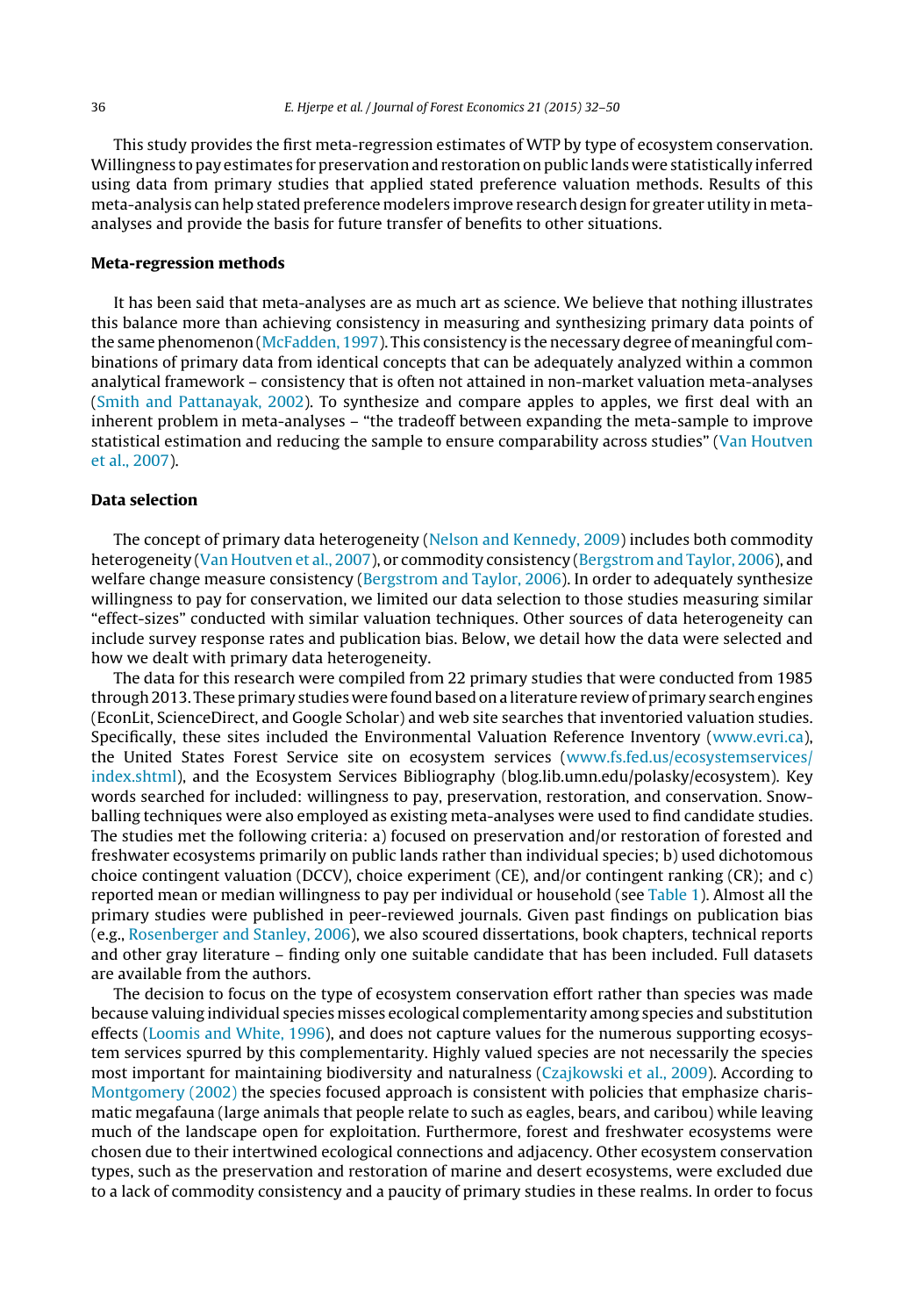<span id="page-5-0"></span>

| Primary studies used in the analysis of willingness to pay for ecosystem conservation. |  |  |  |  |
|----------------------------------------------------------------------------------------|--|--|--|--|
|----------------------------------------------------------------------------------------|--|--|--|--|

| Primary study (year of publication) | Survey Year | Elicitation format <sup>a</sup> | $N_i$          | Adjusted WTP2010 <sup>b</sup> |          |         |         |
|-------------------------------------|-------------|---------------------------------|----------------|-------------------------------|----------|---------|---------|
|                                     |             |                                 |                | Mean                          | SD       | Min     | Max     |
| Adamowicz et al. (1998)             | 1995        | DCCV; CE                        | 2              | 175.970                       | 54.065   | 137.740 | 214.200 |
| Caparros et al. (2008)              | 2003        | CE: CR                          | 7              | 65.664                        | 90.686   | 0.742   | 219.343 |
| Czajkowski et al. (2009)            | 2007        | <b>CE</b>                       | 7              | 5.188                         | 4.578    | 2.433   | 15.455  |
| Farber and Griner (2000)            | 1996        | <b>CR</b>                       | 8              | 89.449                        | 51.913   | 7.644   | 169.413 |
| Garber-Yonts et al. (2004)          | 1999        | DCCV: CE                        | 15             | 133.241                       | 121.169  | 44.501  | 480.349 |
| Garrod and Willis (1997) $\epsilon$ | 1995        | <b>CR</b>                       | 16             | 28.667                        | 15.445   | 8.638   | 47.301  |
| Hagen et al. (1992)                 | 1992        | <b>DCCV</b>                     | 2              | 365.580                       | 54.268   | 327.207 | 403.954 |
| Hailu et al. (2000)                 | 1995        | DCCV: CE                        | 4              | 141.809                       | 105.636  | 65.241  | 291.004 |
| Hanley et al. (2006)                | 2001        | CE.                             | 8              | 24.262                        | 17.200   | 9.129   | 50.237  |
| Holmes et al. (2004)                | 2003        | <b>DCCV</b>                     | 6              | 21.183                        | 27.521   | 1.292   | 63.710  |
| Kramer et al. (2004)                | 1991        | <b>DCCV</b>                     | 2              | 37.351                        | 11.683   | 29.090  | 45.612  |
| Lehtonen et al. (2003)              | 2002        | DCCV;CE                         | $\overline{4}$ | 158.301                       | 75.962   | 66.188  | 246.001 |
| Loomis (1987)                       | 1985        | <b>DCCV</b>                     | $\overline{2}$ | 156.246                       | 108.505  | 79.521  | 232.970 |
| Loomis (1996)                       | 1995        | <b>DCCV</b>                     | 3              | 95.387                        | 10.151   | 84.418  | 104.449 |
| Loomis et al. (2000)                | 1998        | <b>DCCV</b>                     | 1              | 337.116                       | $\bf{0}$ | 337.116 | 337.116 |
| Macmillan et al. (2001)             | 1995        | <b>DCCV</b>                     | 6              | 29.074                        | 8.949    | 20.128  | 44.449  |
| Meyerhoff et al. (2009)             | 2004        | <b>CE</b>                       | 17             | 11.369                        | 7.735    | 4.393   | 30.997  |
| Mueller et al. (2013)               | 2011        | <b>DCCV</b>                     | 2              | 184.762                       | 9.727    | 177.884 | 191.640 |
| Ovaskainen and Kniivila (2005)      | 2000        | <b>DCCV</b>                     | 3              | 87.132                        | 35.364   | 47.346  | 114.988 |
| Siikamaki and Layton (2007)         | 1999        | CR; DCCV                        | 2              | 62.913                        | 16.777   | 51.050  | 74.776  |
| Weber and Stewart (2009)            | 2006        | DCCV; CE                        | 7              | 53.689                        | 54.183   | 7.939   | 169.382 |
| Wilson et al. (2010)                | 2006        | CR: DCCV                        | 3              | 71.986                        | 72.644   | 16.509  | 154.212 |
| All                                 |             |                                 | 127            | 70.868                        | 87.845   | 0.742   | 480.349 |

<sup>a</sup> DCCV (dichotomous choice contingent valuation); CE (choice experiment); CR (contingent ranking).

 $N_i$  = Number of observations taken from primary study *j*.

<sup>b</sup> WTP expressed in 2010 prices based on country-specific CPI followed by conversion into purchasing power parity US dollars using Penn PPI. The Penn PPI was obtained from: Alan Heston, Robert Summers and Bettina Aten, Penn World Table Version 7.1, Center for International Comparisons of Production, Income and Prices at the University of Pennsylvania, July 2012. [http://pwt.econ.upenn.edu/php](http://pwt.econ.upenn.edu/php_site/pwt_index.php) site/pwt index.php

 $c$  Reported WTP estimates for [Garrod](#page-17-0) [and](#page-17-0) [Willis](#page-17-0) [\(1997\)](#page-17-0) were scaled up 100%, prior to purchasing power adjustment, due to reported marginal WTP at 1% increments. The scaling ensured consistency with WTP estimates from other primary studies.

strictly on type and scope of ecosystem conservation strategy, we eliminated many general economic valuations of environmental improvements that might be achieved off-site and in the markets. For example, we did not include valuations of reductions in pollution or other degradation that would be achieved by national policies focused on capping, reducing, and/or trading pollution credits or through improved industrial practices. These policy evaluations have been conducted for many environmental issues such as eutrophication, acid rain, air quality, and climate change. Our focus was on synthesizing willingness to pay for policies that would preserve or restore natural structure, function, and processes on specific landscapes (see examples in WTP Primary Data section below).

We focused on stated preference methods that utilize Hicksian consumer surplus, and did not include revealed preference methods such as travel cost and hedonic pricing that utilize Marshallian consumer surplus. Our focus on stated preference methods is due to their superior ability to incorporate non-users of the resource in question and in particular, existence and bequest values. We further restricted the stated preference valuation studies to ones that used DCCV, CE, and/or CR, because they resulted in a more homogenous dataset on willingness to pay estimates. These methods are consistent with random utility hypothesis and statistically derive willingness to pay estimates, making assumptions about underlying probability distribution and use estimation procedures for discrete choice data (e.g., logit, conditional logit, nested logit). During the past quarter century, numerous studies have quantified economic values held by households in the U.S., Canada, and Europe for ecosystem services and rare charismatic species; but a majority of the earlier studies were based on open-ended contingent valuation, payment card, and iterative bidding. A shift toward the use of dichotomous choice contingent valuation, and choice experiments in general, followed after its recommendation by the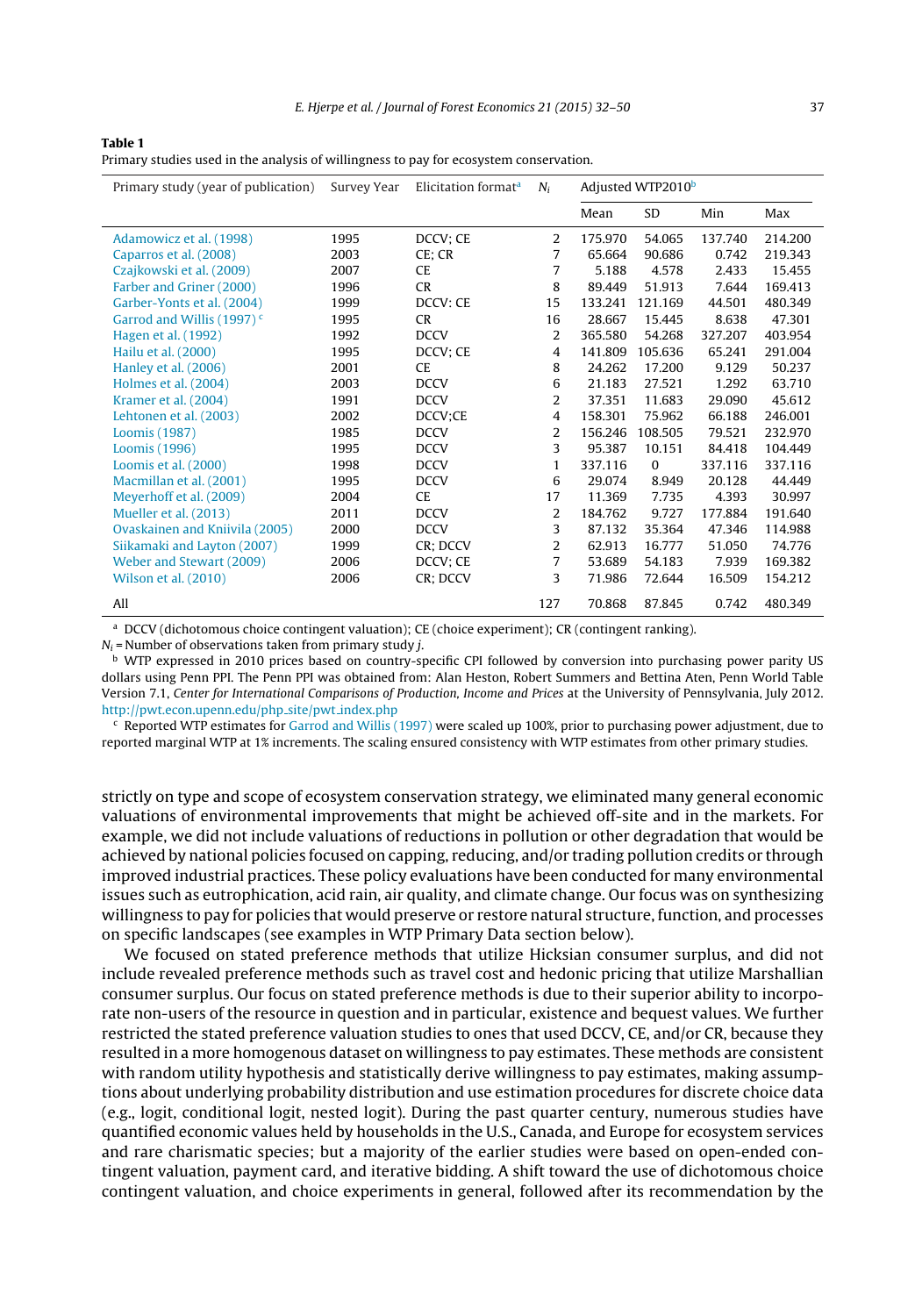NOAA panel (see [Arrow](#page-16-0) et [al.,](#page-16-0) [1993\),](#page-16-0) despite evidence of 'yea-saying' in dichotomous choice studies that can lead to higher WTP estimates than traditional open-ended studies ([Hanley](#page-17-0) et [al.,](#page-17-0) [1998\).](#page-17-0)

The evolution of stated preference methods toward choice experiments is particularly important for our analysis and testing for scope effects, as choice experiments allow for overall valuation of programs, while being able to tease out valuation of individual attributes that may comprise a program ([Morrison](#page-17-0) et [al.,](#page-17-0) [2002\).](#page-17-0) Typically, choice experiments and contingent rankings require respondents to choose between different consumption bundles, described in terms of their attributes and the level taken by these attributes. A price term is usually one of these attributes. With repeated choice sets and varying attribute levels, researchers can infer the influence of individual attributes, marginal WTP for changes in attributes, and implied WTP for a total conservation program that changes more than one attribute simultaneously [\(Hanley](#page-17-0) et [al.,](#page-17-0) [1998\).](#page-17-0)

## **Model specification**

We hypothesize that willingness to pay for ecosystem conservation depends on the degree of change in ecosystem attributes and resulting services from an initial reference level, as well as on the context and socioeconomic characteristics of the affected or interested population. Our specification also includes characteristics of the valuation method as additional factors that could potentially influence willingness to pay. Formally,

$$
WTP_{ij} = \mathbf{F}([ESS_1 - ESS_0], \mathbf{C}, \mathbf{V})
$$
\n(1)

In this equation,  $WTP_{ij}$  is the estimate (i) of willingness to pay for conservation reported in the jth primary study included in the meta-analysis. This willingness to pay is a composite measure made up of use and non-use values for the incremental change in ecosystem services.  $ESS_0$  is the initial or reference level of ecosystem service provision and  $ESS<sub>1</sub>$  is the new level after changes are accomplished through the conservation action.<sup>2</sup> Subtracting ESS<sub>0</sub> from ESS<sub>1</sub> provides the marginal change in the quality and quantity of ecosystem services resulting from the conservation action. **C** is a vector of variables indicating the context of the study and the socioeconomic characteristics of the subject population. And **V** is a vector of valuation characteristics.

We hypothesize the change in ecosystem services from  $ESS<sub>0</sub>$  to  $ESS<sub>1</sub>$  is strictly a result of what management action (Type) is implemented and at what intensity (Scope) it is implemented. Because the change in ecosystem service level (i.e., from  $ESS_0$  to  $ESS_1$ ) is ultimately dependent on the type of conservation action and the scope of action, we can reduce our equation to:

$$
WTP_{ij} = F(T, S, C, V) \tag{2}
$$

In the reduced form, **T** denotes the type of conservation (e.g., preservation, freshwater restoration, or forest restoration) and **S** denotes the scope of conservation (e.g., the frequency and intensity of ecosystem attribute changes). It is the specification of **T** and **S** in Eq. (2) that distinguishes this metaanalysis from other meta-analyses that have synthesized willingness to pay for changes in ecosystem service production. Previous meta-analyses attempted to determine differences in WTP for species or habitat type in isolation, while this study emphasizes habitat types (e.g., freshwater versus forest), how conservation is achieved (e.g., preservation versus restoration), and the level of conservation effort. The distinction is important because it is similar to how public management agencies implement land management plans and how conservation policy is framed. In the following section, we provide

<sup>&</sup>lt;sup>2</sup> The majority of primary studies used in this meta-analysis measured WTP based on estimated changes in ecological (e.g., amount of native trees) and social attributes (e.g., amount of timber harvesting jobs) resulting from the type and scope of conservation effort. Changes in attributes were conveyed in survey text in terms of ecosystem services (e.g., increased water clarity and quality – the attribute – would provide for greater fishing and recreational opportunities – the ecosystem services). As such, the willingness to pay estimates reflect the value that respondents hold for a composite of new individual and bundled ecosystem services (ESS<sub>1</sub>) that would result from the changed attribute. That is, respondents interpret a changed attribute in terms of the associated change in ecosystem services, or the perceived change in benefits provided to them by the new level of the attribute.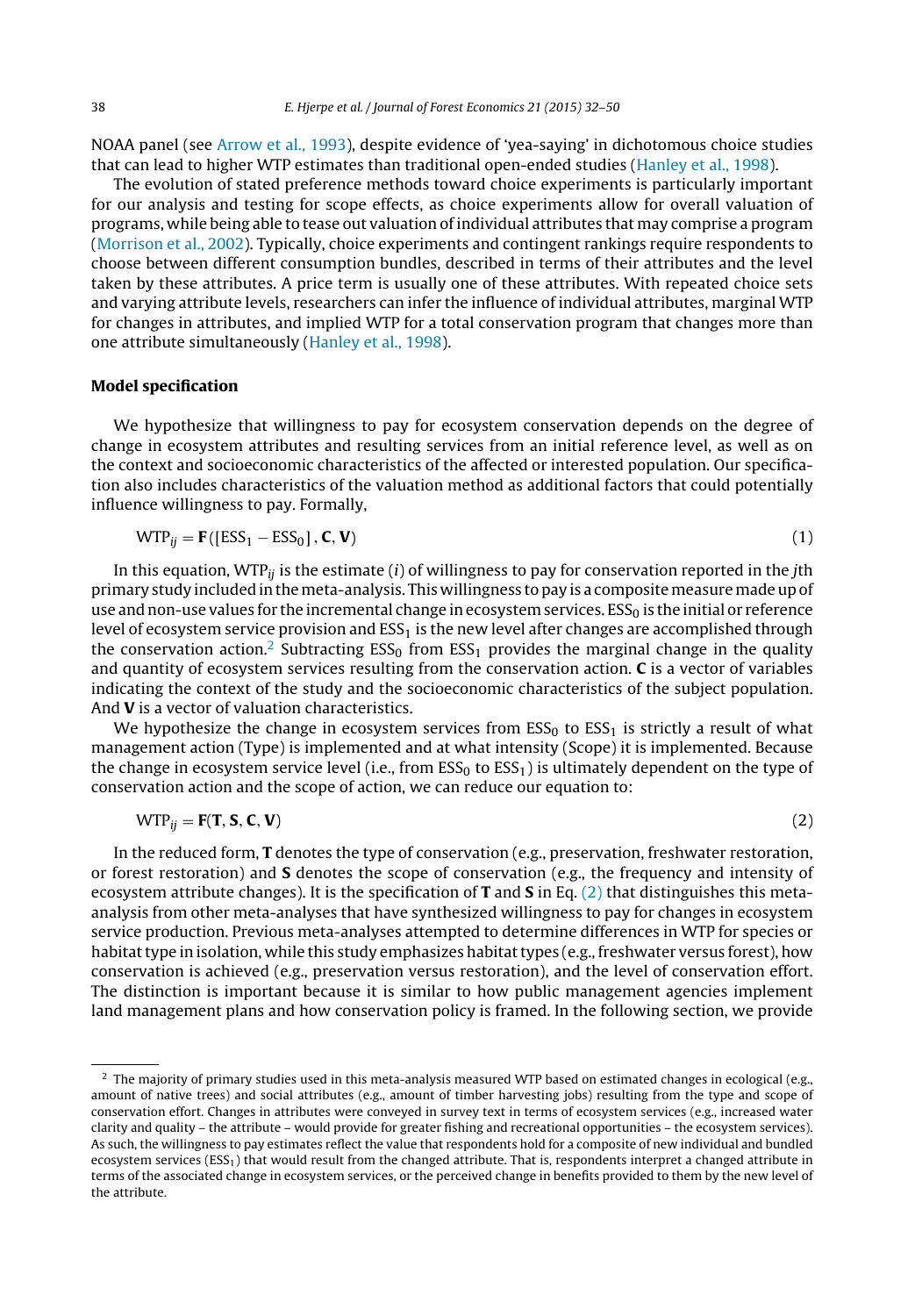greater detail on the classification of type (**T**), scope (**S**), context (**C**), and valuation characteristics (**V**) for primary data points.

## **Willingness to pay primary data**

Adjusted willingness to pay estimates for ecosystem conservation, the dependent variable in this meta-analysis, were compiled from 22 primary studies and are exhibited in [Table](#page-5-0) 1 ( $n = 127$ ). The primary studies employed survey techniques to convey and value tradeoffs of conservation programs in terms of changes in ecosystem and social attributes and the correlating marginal changes in ecosystem service provision. We expressed initial WTP estimates in 2010 prices using country-specific CPIs followed by conversion into PPP dollars using the Penn purchasing power parity index.

To test whether or not certain ecosystem conservation strategies were favored over others, willingness to pay estimates were classified for changes in ecosystem attributes resulting from preservation and two types of restoration: forest and freshwater. Preservation strategies were limited to forested ecosystems primarily on public lands, and inherently include both freshwater and forest resources contained in forested watersheds. We were able to categorize restoration by landscape type (forest or freshwater) because restoration projects are inevitably conducted at a finer resolution than preservation, given the different activities required to restore riparian resources and structural components of a forest. Classification of WTP for preservation, freshwater restoration, and forest restoration was straightforward for most primary studies, as they reported estimates directly for attributes for each of these conservation types (see [Hanley](#page-17-0) et [al.,](#page-17-0) [1998;](#page-17-0) [Mueller](#page-17-0) et [al.,](#page-17-0) [2013\).](#page-17-0) When the type of ecosystem conservation was not explicitly stated, we interpolated the classification from survey and study site context provided in manuscripts. For example, [Meyerhoff](#page-17-0) et [al.](#page-17-0) [\(2009\)](#page-17-0) used choice experiments to measure WTP for changes in attributes resulting from "nature-oriented silviculture." This term, and their description ofthe conservation strategy to respondents, is entirely consistent with forest restoration. Others conveyed conservation strategies to respondents in terms of "biodiversity reserves" (e.g., [Garber-Yonts](#page-17-0) et [al.,](#page-17-0) [2004\)](#page-17-0) or "protected natural areas" (e.g., [Wilson](#page-18-0) et [al.,](#page-18-0) [2010\)](#page-18-0) – clearly indicating preservation strategies.

To measure scope effects in our meta-analysis, we followed the terminology and classification put forth by [Hanley](#page-17-0) et [al.](#page-17-0) [\(1998\)](#page-17-0) and [Caparros](#page-17-0) et [al.](#page-17-0) [\(2008\),](#page-17-0) among others. Specifically, we categorized all WTP estimates into three levels of conservation intensity: attribute-specific, program low, and program high. These levels of conservation intensity reflect: (a) the number of environmental attributes, as conveyed to respondents of primary studies, that will change due to the proposed conservation; and (b) the scale of these changes away from the status quo, as conveyed to respondents of primary studies. This classification allowed us to avoid the problem of comparing different quantities of land units (e.g., acres and river miles) and limiting our pool of estimates to absolute measurement only.<sup>3</sup> We concluded that the primary investigators sufficiently portrayed the range of ecosystem changes that would result from conservation and that both absolute and relative measurements were important to capture.

Measures of attribute-specific WTP were determined by varying the levels of these attributes and marginal implicit prices for them. Changes in attributes were presented in either absolute terms (e.g., with preservation, woodland caribou populations would increase from 400 to 600 – [Adamowicz](#page-16-0) et [al.,](#page-16-0) [1998,](#page-16-0) p. 67) or in relative terms (e.g., with freshwater restoration,thinning of riparian vegetation would increase from no thinning to moderate thinning – [Weber](#page-18-0) [and](#page-18-0) [Stewart,](#page-18-0) [2009,](#page-18-0) p. 767). Attribute-specific estimates included one-step and multiple-step changes to the level, or quantity, of the attribute. $4$ 

The program low and program high categories consist of WTP data points that estimated the welfare of changing more than one attribute simultaneously. For program low, estimates were for multiple

<sup>&</sup>lt;sup>3</sup> As such, WTP data points for all three conservation types were generally evenly distributed throughout all three levels of scope.

 $4\degree$ This aggregation of attribute-specific estimates was necessary because, unlike program-specific categories, there were not a sufficient number of multiple-step change estimates to create attribute-specific scope effect categories (i.e., attribute low and attribute high).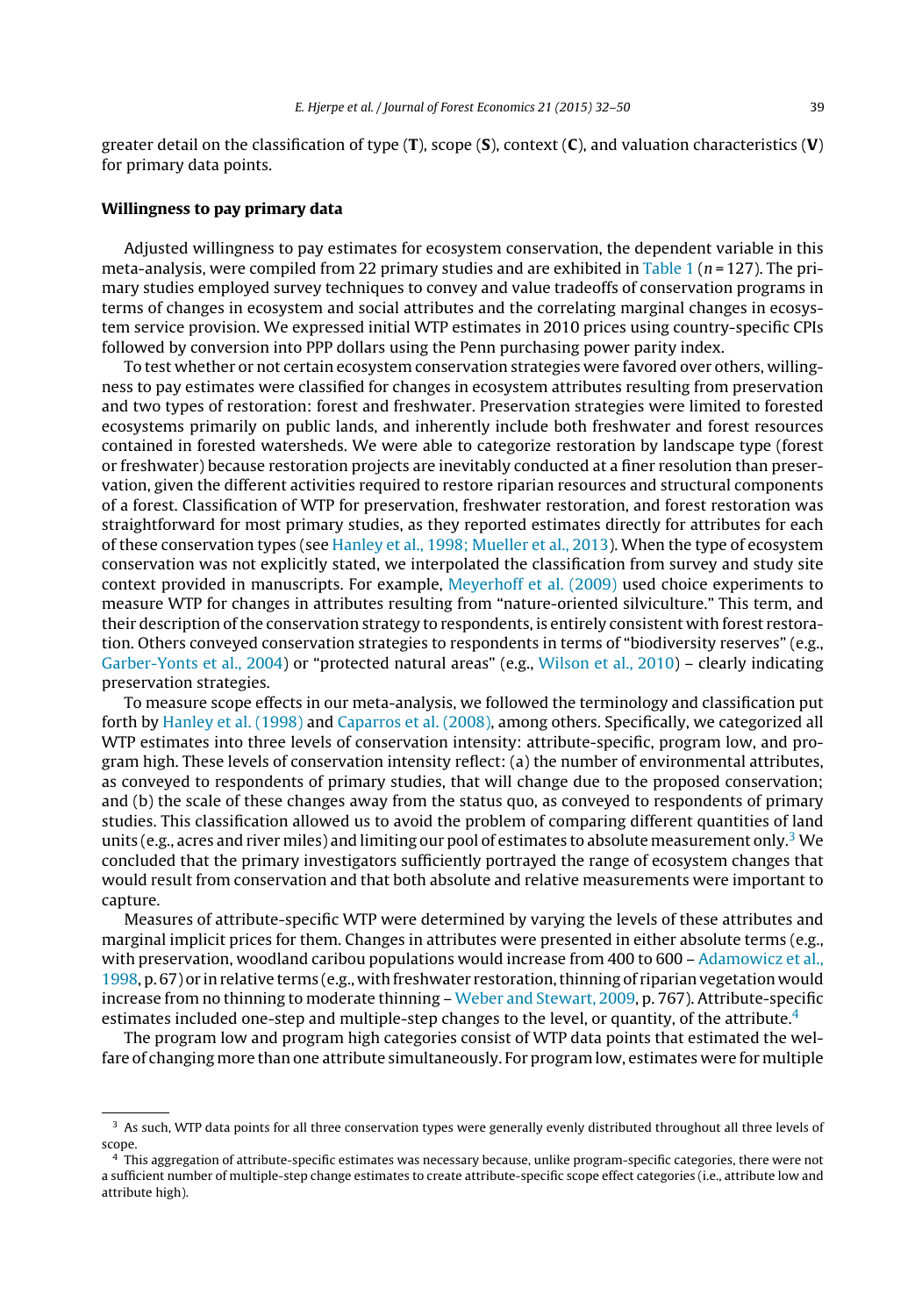Summary of publications and conservation type and scope classification used in meta-analysis.

| Primary study (year of<br>publication) | $N_i$          | Conservation type         |                       |              | Conservation scope |             |                 |  |
|----------------------------------------|----------------|---------------------------|-----------------------|--------------|--------------------|-------------|-----------------|--|
|                                        |                | Freshwater<br>restoration | Forest<br>restoration | Preservation | Attribute          | Program low | Program<br>high |  |
| Adamowicz et al. (1998)                | 2              | $\Omega$                  | $\Omega$              | 2            | $\Omega$           | 2           | $\Omega$        |  |
| Caparros et al. (2008)                 | 7              | $\Omega$                  | 7                     | o            | 3                  | 2           | 2               |  |
| Czajkowski et al. (2009)               | 7              | $\Omega$                  | o                     |              | 6                  | O           |                 |  |
| Farber and Griner (2000)               | 8              | 8                         | o                     | O            | 0                  | 4           | 4               |  |
| Garber-Yonts et al. (2004)             | 15             | 3                         | o                     | 12           | 12                 | 3           | o               |  |
| Garrod and Willis (1997)               | 16             | $\Omega$                  | 16                    | $\Omega$     | o                  | 8           | 8               |  |
| Hagen et al. (1992)                    | 2              | $\Omega$                  | 0                     | 2            | 0                  | 2           | o               |  |
| Hailu et al. (2000)                    | 4              | $\Omega$                  | o                     | 4            | o                  | 3           |                 |  |
| Hanley et al. (2006)                   | 8              | 8                         | 0                     | 0            | 8                  | $\Omega$    | 0               |  |
| Holmes et al. (2004)                   | 6              | 6                         | 0                     | O            | o                  | 4           | 2               |  |
| Kramer et al. (2004)                   | 2              | $\Omega$                  | 0                     | 2            | 0                  |             |                 |  |
| Lehtonen et al. (2003)                 | 4              | $\Omega$                  | o                     | 4            | o                  | 2           | 2               |  |
| Loomis (1987)                          | 2              | $\overline{2}$            | o                     | 0            | 0                  |             |                 |  |
| Loomis (1996)                          | 3              | 3                         | o                     | o            | 0                  | 3           | n               |  |
| Loomis et al. (2000)                   | 1.             | 1                         | o                     | o            | o                  |             | o               |  |
| Macmillan et al. (2001)                | 6              | $\Omega$                  | 6                     | o            | O                  | 6           | n               |  |
| Meyerhoff et al. (2009)                | 17             | $\Omega$                  | 17                    | o            | 13                 | 4           | n               |  |
| Mueller et al. (2013)                  | 2              | $\Omega$                  | 2                     | o            | 0                  | 2           | n               |  |
| Ovaskainen and Kniivila (2005)         | 3              | $\Omega$                  | o                     | 3            | o                  | 3           | n               |  |
| Siikamaki and Layton (2007)            | $\overline{2}$ | $\Omega$                  | o                     | 2            | o                  |             |                 |  |
| Weber and Stewart (2009)               | 7              | 7                         | o                     | 0            | 6                  |             | n               |  |
| Wilson et al. (2010)                   | 3              | $\Omega$                  | U                     | 3            | U                  | 3           | o               |  |
| All                                    | 127            | 38                        | 48                    | 40           | 47                 | 55          | 22              |  |

 $N_i$  = Number of observations taken from primary study *j*.

attributes simultaneously changing only one level away from the status quo.<sup>5</sup> For program high, estimates were for multiple attributes simultaneously changing the maximum levels away from the status quo.6 Table 2 illustrates data allocation by type and scope of conservation.

The year the primary studies' surveys were conducted was tracked so as to capture temporal changes in willingness to pay for ecosystem conservation. Socio-demographic variables such as residency, gender, age, income, education, membership in an environmental organization, and attitude toward preservation, can influence willingness to pay for ecosystem conservation. Of sociodemographic variables, residency and income have been the focus of intense research scrutiny. Time trend, income (proxied by GDP per capita in equivalent US dollars), and country (USA versus the rest of the countries as a group) were the only contextual characteristics that we were able to use as explanatory variables in the final model.

Sample size, elicitation format (e.g., DCCV, CE, or CR), survey mode (face to face, mail, phone, or online), payment vehicle, and payment frequency are important valuation characteristics of primary studies. In this study we used sample size as a study quality indicator because some primary studies administering face to face interviews did not report a response rate. Greater response rates (one of the study quality indicators identified by the NOAA panel) are hypothesized to reduce WTP. Payment vehicles and frequency can also influence WTP. The primary studies included in this research proposed taxes, taxes and fees, and voluntary contributions to a conservation fund as payment vehicles. Payment

<sup>5</sup> For example, [Adamowicz](#page-16-0) et [al.'s,](#page-16-0) [1998](#page-16-0) preservation study included five attributes (caribou populations, wilderness areas, recreation restrictions, forest industry employment, and tax p. 67) offered at four levels (quantities) each, one of which was a status quo level. They calculated program low willingness to pay estimates (p. 72) that reflect the combined valuation of all five attributes simultaneously changing one level away from the status quo.

 $6$  For example, [Caparrós](#page-17-0) et [al.'s,](#page-17-0) [2008](#page-17-0) forest restoration study provided program high estimates (among other estimates, p. 852) that reflect the combined valuation of five attributes simultaneously changing the maximum number of levels away from the status quo.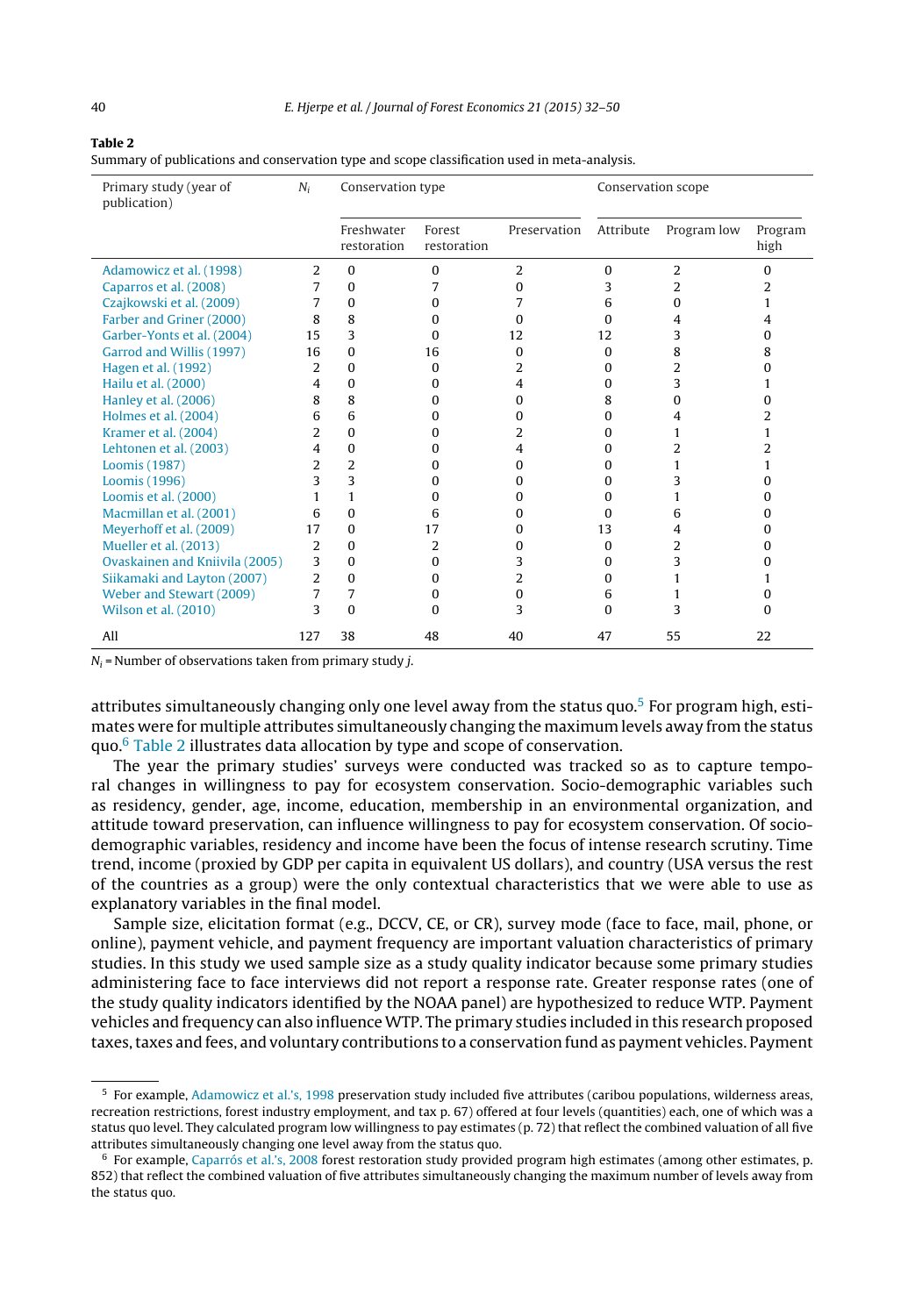Variables used in the analysis of willingness to pay for ecosystem conservation.

| Variable                       | Description                                                                                                                                                    |
|--------------------------------|----------------------------------------------------------------------------------------------------------------------------------------------------------------|
| Dependent variable             | Marginal willingness to pay; initial estimates of primary study converted into 2010<br>prices followed by purchasing power parity dollars using Penn PPP index |
| <b>Explanatory variables</b>   |                                                                                                                                                                |
| Conservation type $(T)$        |                                                                                                                                                                |
| Preservation                   | Dummy = 1 if management strategy was preservation; else 0                                                                                                      |
| Forest restoration             | Dummy = 1 if management strategy was forest restoration; else 0                                                                                                |
| Freshwater restoration         | Dummy = 1 if management strategy was freshwater restoration; else 0                                                                                            |
| Conservation scope $(S)^a$     |                                                                                                                                                                |
| Attribute                      | Dummy = 1 if improvement was in a specific attribute; else 0                                                                                                   |
| Program low                    | Dummy = 1 if improvement was program low (improvement in more than attribute);<br>else <sub>0</sub>                                                            |
| Program high                   | Dummy = 1 if improvement was program high (improvement in more than one<br>attribute); else 0                                                                  |
| Valuation characteristics (V)  |                                                                                                                                                                |
| Sample size                    | Number of households (or individuals) used in estimation by primary study                                                                                      |
| <b>Elicitation format</b>      |                                                                                                                                                                |
| Choice experiment (CE)         | Dummy = 1 if choice experiment (CE), else 0                                                                                                                    |
| Dichotomous choice (DCCV)      | Dummy = 1 if contingent ranking (CR), else 0                                                                                                                   |
| Contingent ranking (CR)        | Dummy = 1 if dichotomous choice contingent valuation (DCCV), else 0                                                                                            |
| $CE \times ASC$                | Dummy = 1 if WTP computation based on CE included ASC                                                                                                          |
| Payment vehicle                |                                                                                                                                                                |
| Tax                            | Dummy = 1 if payment vehicle tax, else 0                                                                                                                       |
| Fees                           | Dummy = 1 if payment vehicle fees (higher utility bill), else 0                                                                                                |
| Voluntary                      | Dummy = 1 if payment vehicle voluntary contribution, else 0                                                                                                    |
| Payment frequency <sup>b</sup> | Dummy = 1 if payment was onetime lump sum payment, else 0 (the alternative was a<br>recurring payment)                                                         |
| WTP form - household           | Dummy = 1 if primary study estimated household WTP, else 0 (the alternative was<br>individual WTP)                                                             |
| Context characteristics (C)    |                                                                                                                                                                |
| Trend                          | Year 1985 (=1) through 2011 (=27); the period during which surveys by the primary<br>studies were administered.                                                |
| <b>USA</b>                     | Dummy = 1 if country was USA; else 0 (countries including Canada, Finland, Germany,<br>Poland, Spain, UK were treated as a group)                              |
| GDP per capita                 | GDP per capita expressed in 2010 prices in each country followed by conversion into<br>purchasing power dollars                                                |

<sup>a</sup> This classification encompasses improvements in a given attribute (s) in quantitative as well as qualitative terms depending on how the primary studies framed changes.

 $b$  Recurring payments by households were to last for one of the three periods: 5 years, 10 years, or ongoing indefinitely.

frequency was categorized as a onetime lump-sum payment, annual payments for 5–10 years, or annual payments on a permanent basis. Survey mode was not included in the final models due to correlation with other variables. In addition, it induced heteroskedasticity in the model. See Table 3 for a complete description of all the variables used in the econometric analysis.

Given the range of variables reported in primary studies and the selection of multiple data points from individual studies, multiple modeling techniques and extensive sensitivity analysis were required. Descriptive statistics of mean, range, and standard deviation for variables used in parameter estimation are presented in [Table](#page-10-0) 4. The descriptive statistics illustrate an even distribution of data points among conservation Types. Of the three scope levels, attribute and program low accounted for the majority of data points as program high was about 18%. The average sample size was 320 respondents with a broad range of 70–648 observations. Half of the data points came from elicitation formats using choice experiments; the share of contingent rankings and dichotomous choice contingent valuations (DCCV) were about the same. Tax as payment vehicle was the most often used (56%) followed by fees and taxes (31%). About 40% of data points came from WTP at the household level, while lump sum payments accounted for 24% of the data points. Data points for the USA were over a third of the overall sample. Average per capita GDP in equivalent US dollars was US\$35,000.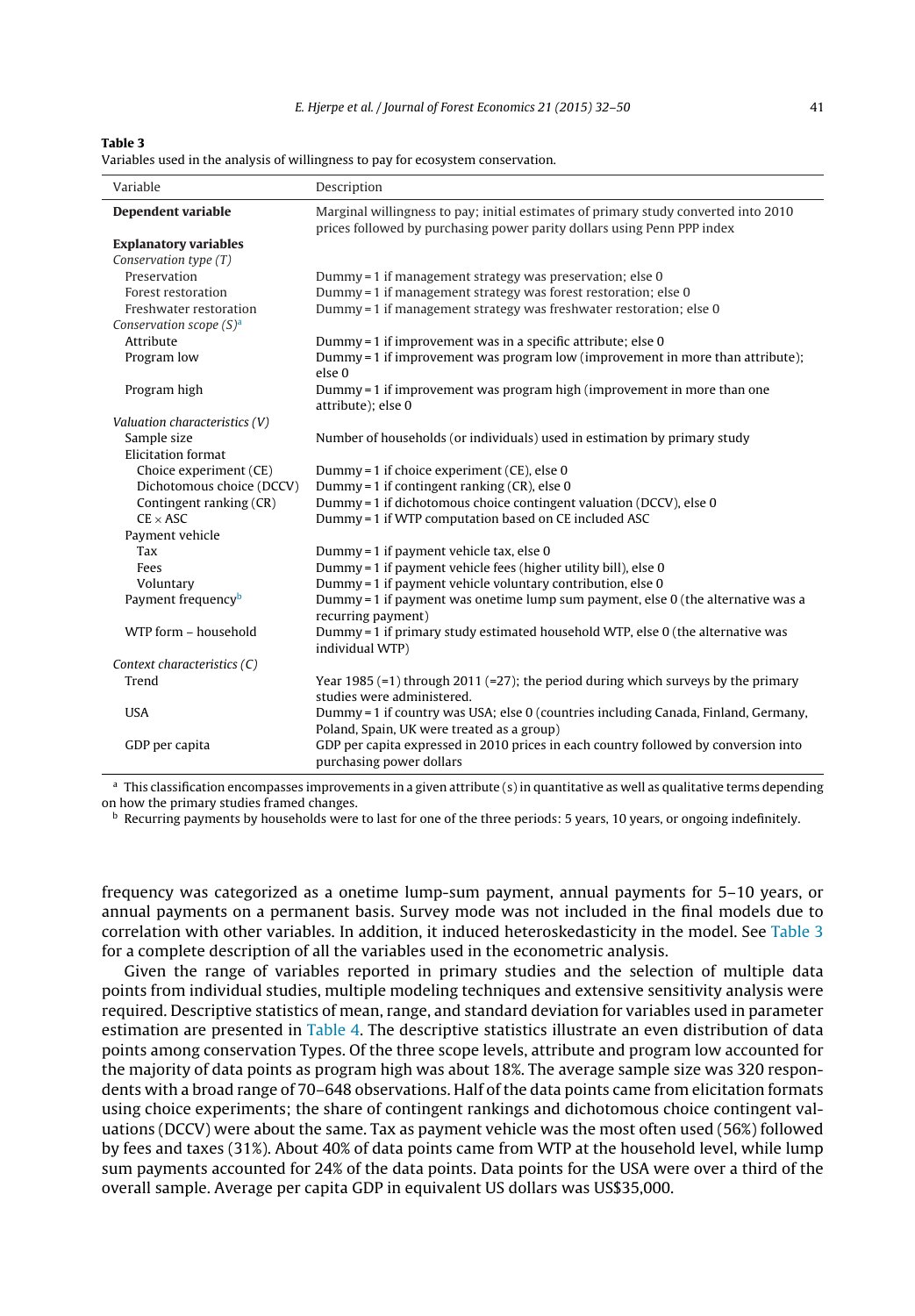<span id="page-10-0"></span>**Table 4**

Descriptive statistics of variables used in the parameter estimation  $(N = 127)$ .

| Variable                                           | Mean    | Std. Dev. | Min          | Max          |
|----------------------------------------------------|---------|-----------|--------------|--------------|
| Dependent variable                                 |         |           |              |              |
| Willingness to pay: 2010 US dollar equivalents     | 70.868  | 87.845    | 0.742        | 480.349      |
| Log willingness to pay: 2010 US dollar equivalents | 3.500   | 1.376     | $-0.298$     | 6.175        |
| <b>Explanatory variables</b>                       |         |           |              |              |
| Type of conservation effort (T)                    |         |           |              |              |
| Preservation                                       | 0.323   | 0.469     | 0            | 1            |
| Forest restoration                                 | 0.378   | 0.487     | $\Omega$     | $\mathbf{1}$ |
| Freshwater restoration                             | 0.299   | 0.460     | $\Omega$     | 1            |
| Scope of effort $(S)^a$                            |         |           |              |              |
| Attribute                                          | 0.378   | 0.487     | 0            | 1            |
| Program low                                        | 0.441   | 0.498     | $\bf{0}$     | $\mathbf{1}$ |
| Program high                                       | 0.181   | 0.387     | $\Omega$     | 1            |
| Valuation characteristics (V)                      |         |           |              |              |
| Sample size                                        | 320.362 | 114.742   | 70           | 648          |
| Log sample size                                    | 5.697   | 0.411     | 4.248        | 6.474        |
| <b>Elicitation format</b>                          |         |           |              |              |
| Choice experiment (CE)                             | 0.504   | 0.502     | 0            | 1            |
| Dichotomous choice contingent valuation (DCCV)     | 0.260   | 0.440     | $\Omega$     | $\mathbf{1}$ |
| Contingent ranking (CR)                            | 0.236   | 0.426     | $\Omega$     | 1            |
| Interaction variable (if CE with ASC)              | 0.087   | 0.282     | $\Omega$     | 1            |
| Payment vehicle                                    |         |           |              |              |
| Tax                                                | 0.567   | 0.497     | 0            | 1            |
| Fees                                               | 0.299   | 0.460     | $\Omega$     | 1            |
| Voluntary                                          | 0.134   | 0.342     | $\Omega$     | $\mathbf{1}$ |
| Payment frequency (Lump sum = 1)                   | 0.260   | 0.440     | 0            | 1            |
| WTP form (Household = $1$ )                        | 0.409   | 0.494     | $\bf{0}$     | 1            |
| Context characteristics (C)                        |         |           |              |              |
| Trend <sup>b</sup>                                 | 15.874  | 4.896     | $\mathbf{1}$ | 27           |
| <b>USA<sup>c</sup></b>                             | 0.362   | 0.483     | $\Omega$     | 1            |
| GDP per capita                                     | 34.614  | 9.829     | 11.748       | 50.252       |
| Log GDP per capita                                 | 3.495   | 0.339     | 2.464        | 3.917        |

<sup>a</sup> This classification encompasses improvements in a given attribute (s) in quantitative as well as qualitative terms depending on how the primary studies framed changes.

 $<sup>b</sup>$  Survey years ranged from 1 (1985) to 27 (2011).</sup>

 $c$  In regression analysis [\(Table](#page-13-0) 5) all countries except USA were grouped into one category and used to serve as an omitted category.

## **Estimation procedures**

Given the hierarchical and correlated nature of the willingness to pay data due to multiple observations taken from individual authors, we estimated a multilevel model (MLM). In a comparative application of a traditional regression model compared to a multilevel model for woodland recreation values, [Bateman](#page-16-0) [and](#page-16-0) [Jones](#page-16-0) [\(2003\)](#page-16-0) found that while both sets of results generally conformed well to expectations, the conventional regression models indicated that certain authors and forests were associated with large recreation value residuals. In contrast, the MLM approach showed that these residuals were not large enough to be differentiated from variation that might be expected by chance. The finding underscored the importance of adopting such approaches to explicitly model the hierarchical nature of meta-analysis datasets.

In this study we used a two level multilevel model presented in Eq. (3).

$$
Y_{ij} = \beta_{0j} + \beta_{ij} X_{ij} + e_{0ij} \tag{3a}
$$

Here the subscript  $i$  (1, ..., N) refers to the level 1 unit (willingness to pay estimated by primary study i) and subscript  $j$  (1, ..., M) refers to the level 2 unit (willingness to pay estimates by author j). Units at both levels are treated as a random sample from a population. The dependent variable  $Y_{ii}$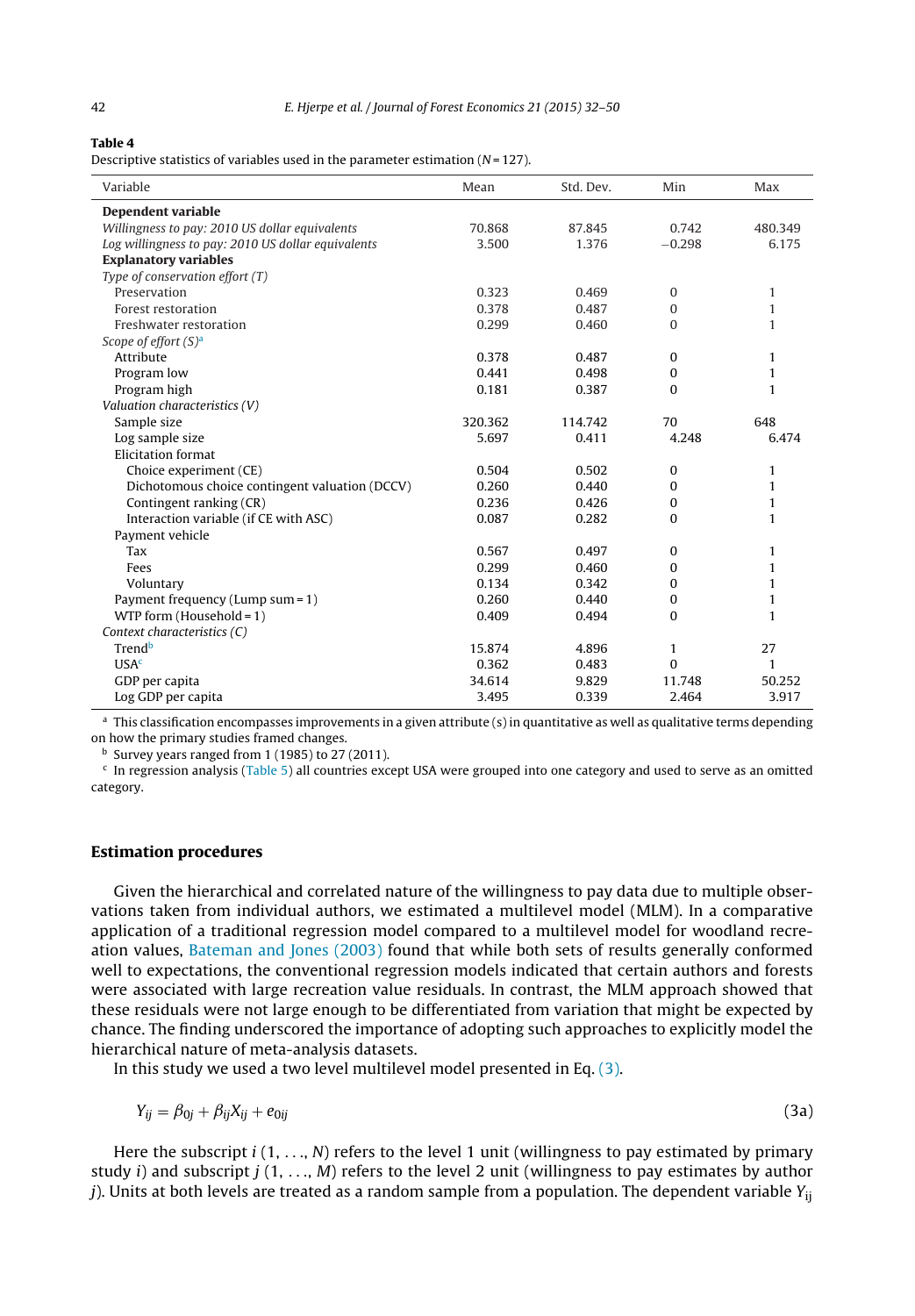(WTP<sub>ii</sub>) is regressed on intercept  $\beta_{oi}$  and on the explanatory variables  $X_{ii}$  (**T, S, C, V**) with residuals  $e_{oi}$ , where  $E(e)$  = 0 and  $var(e) = \sigma_e^2$ . Assuming separate intercepts for each author:

$$
\beta_{oj} = \beta_0 + \mu_{0j} \tag{3b}
$$

Combining Eqs. [\(3a\)](#page-10-0) [and](#page-10-0) [\(3b\)](#page-10-0) yields Eq. (3c):

$$
Y_{ij} = \beta_{0j} + \beta_{ij} X_{ij} + (\mu_{oj} + e_{0ij}).
$$
\n(3c)

where  $E(\mu)$  = 0 and  $var(\mu) = \sigma_{\mu}^2$ 

The variances in Eqs.  $(3a)$  [and](#page-10-0)  $(3b)$  are assumed to be normally distributed. To estimate the parameters in Eq. [\(3\),](#page-10-0) we experimented with several specifications, and evaluated competing models based on fit criteria including R-squared, Akaike information criteria (AIC), Bayesian information criterion (BIC), and log likelihood at convergence. Models with higher R-squared and lower AIC, BIC, and log-likelihood are preferred. The Box–Cox transformation could not be used to identify the best model because of the inclusion of numerous dummy variables such as alternative payment vehicles and elicitation formats; these variables took 0 and 1 values and the log of zero is undefined. The semilog (log-linear) and linear-log functional forms were ultimately chosen for detailed analysis.

To ensure that the final model was robust, a set of diagnostics tests were performed. Based on Cook's distance, none of the observations were found to have Cook's distance greater than 1, suggesting that none of the 127 observations were outliers or had high leverage. The model as a whole did not exhibit serious collinearity as the estimated condition number of 28.3226 was less than 100 ([Gujarati,](#page-17-0) [1992\),](#page-17-0) and none of the variance inflation factors (VIFs) were greater than 10 ([Baum,](#page-16-0) [2006;](#page-16-0) [O'Brien,](#page-16-0) 2007).<sup>7</sup> Several variables had to be excluded from the final specification based on Pearson pair wise correlations which were significant at 1%.

Based on a Breusch–Pagan test, which tests heteroskedasticity due to specific variables, the null hypothesis of constant variance of residuals could not be rejected  $(p=0.968)$ . The Cameron and Trivedi's IM-test, an omnibus test of heteroskedasticity and normality of residuals that does not require one to know variables causing non-constant errors, however, did detect significant heteroskedasticity ( $p = 0.000$ ) and skewness ( $p = 0.035$ ). Thus, the Huber-White robust standard errors were used to correct for heteroskedasticity at the group level (level 2 of multilevel model), and logarithmic transformations were used to address skewness by estimating semilog and log linear models.

A more general multilevel model allowing for non iid and heteroskedastic errors at level 1 was also estimated. The version that relaxed both the assumptions could not converge, whereas the version that allowed for heteroskedastic errors at level 1 (treating residuals as function of mode of survey) performed very poorly as judged by the R-squared and other fit statistics (AIC, BIC, log-likelihood at convergence). To assess omitted variable bias and determine whether the model was well specified, the Ramsey specification test ([Stewart,](#page-18-0) [2005\)](#page-18-0) failed to reject the null hypothesis of no omitted variable bias ( $p = 0.147$ ), as did the linktest showing a coefficient on 'hatsq' that was not significant  $(p = 0.512)$ .

Multilevel models were estimated for both the semilog (log linear) and linear-log functional forms.<sup>8</sup> Of the two specifications, the semilog performed better based on R-squared, overall fitness as measured by the Wald test, and precision of model parameters ( $p$ -values). The level 2 parameters were significant, suggesting that there was significant heterogeneity across the authors. [Fig.](#page-12-0) 1 presents the observed and predicted distributions under the semilog specification. We focus on the results of the semilog parameter estimates throughout the rest of the manuscript.

<sup>7</sup> A VIF of 10 indicates that (all else equal) the variance of the ith regression coefficient is 10 times greater than it would have been if the ith independent variable had been linearly independent of the other independent variable in the analysis. Thus, it reveals how much the variance has been inflated by this lack of independence ([O'Brien,](#page-17-0) [2007\).](#page-17-0)

<sup>8</sup> The semilog (also known as log-linear) involves transformation of the dependent variable, and each one-unit increase in an independent variable (X) is interpreted to increase the expected value of the dependent variable (Y) by a factor of  $e^{\beta}$ . The linearlog specification, in contrast, involves transformation of an independent variable  $(X)$ , and a percent increase in it is interpreted to increase the dependent variable (Y) by a factor  $\beta$ /100.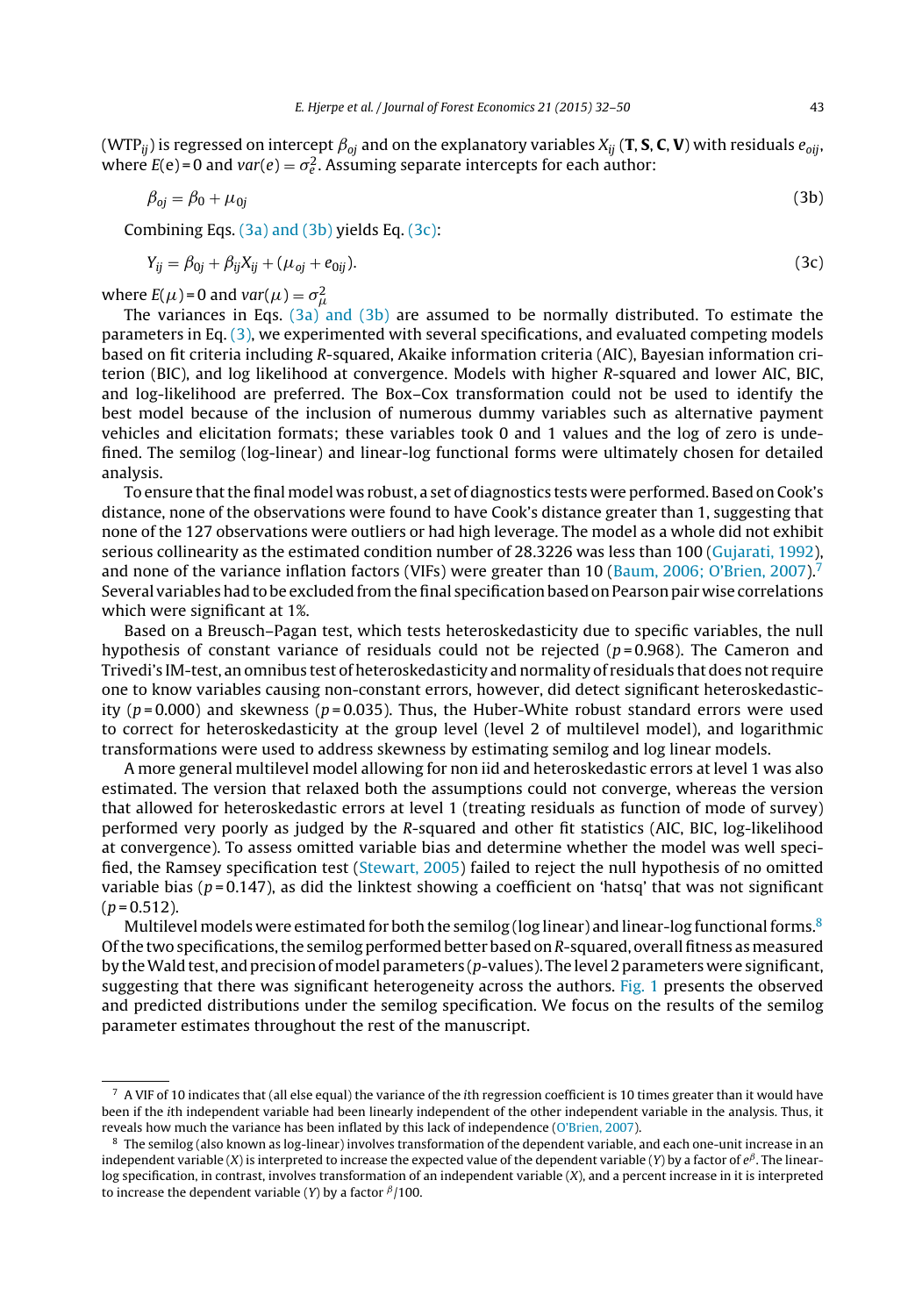<span id="page-12-0"></span>

**Fig. 1.** Observed and predicted WTP distribution: semilog specification.

## **Meta-regression results**

All else equal, management strategies focused on preservation are valued more than strategies for freshwater restoration ( $p = 0.055$ ), and even more as compared to forest restoration ( $p = 0.003$ ). Among the two types of restoration, we found a significant difference between the coefficients on freshwater restoration and forest restoration ( $p = 0.05$ ), illustrating that freshwater restoration was valued higher. With significantly different coefficients for WTP for all three conservation types, we reject the first null hypothesis ( $H_{01}$ ) and conclude that the type of conservation substantially influences WTP. [Table](#page-13-0) 5 presents the complete multilevel modeling parameter estimates.

Numerous studies have found that households are willing to pay more to protect certain species and charismatic megafauna. This study takes the perspective that it matters which conservation strategy (preservation, freshwater restoration, and/or forest restoration) is adopted to maintain or repair ecosystems. The estimation results suggest that preservation is valued more than freshwater restoration and forest restoration. This suggests that non-use values (existence and bequest values) associated with more intact ecosystems<sup>9</sup> are in high demand because preservation by its very definition implies non-use or delaying the use of the resource. This may also be indicative of the relative scarcity of the landscapes that researchers in the primary studies identified ([Loomis,](#page-17-0) [1987;](#page-17-0) [Garrod](#page-17-0) [and](#page-17-0) [Willis,](#page-17-0) [1997\).](#page-17-0)

There is strong evidence of scope effects as changes in individual attributes (less intensive intervention) were valued less ( $p = 0.000$ ) than program low (more intensive intervention), which in turn was valued less ( $p = 0.006$ ) than program high (even more intensive intervention). Thus, we could not reject our null hypothesis ( $H_{02}$ ) and see clear support for treating the valuation of ecosystem service production from conservation on par with typical market valuation of commodities, as both exhibit increasing payments for increasing goods at diminishing marginal rates. Scope effects in the temporal sense were also satisfied, as households were willing to pay more in one-time payments than in equivalent recurring payments ( $p = 0.017$ ).

<sup>9</sup> It would have been helpful to interpret these findings with confidence by including a variable that differentiated between use and non-use values. However, we could not do so because very few primary studies made such distinction when framing the contingent valuation scenario and invoking respondents' willingness to pay.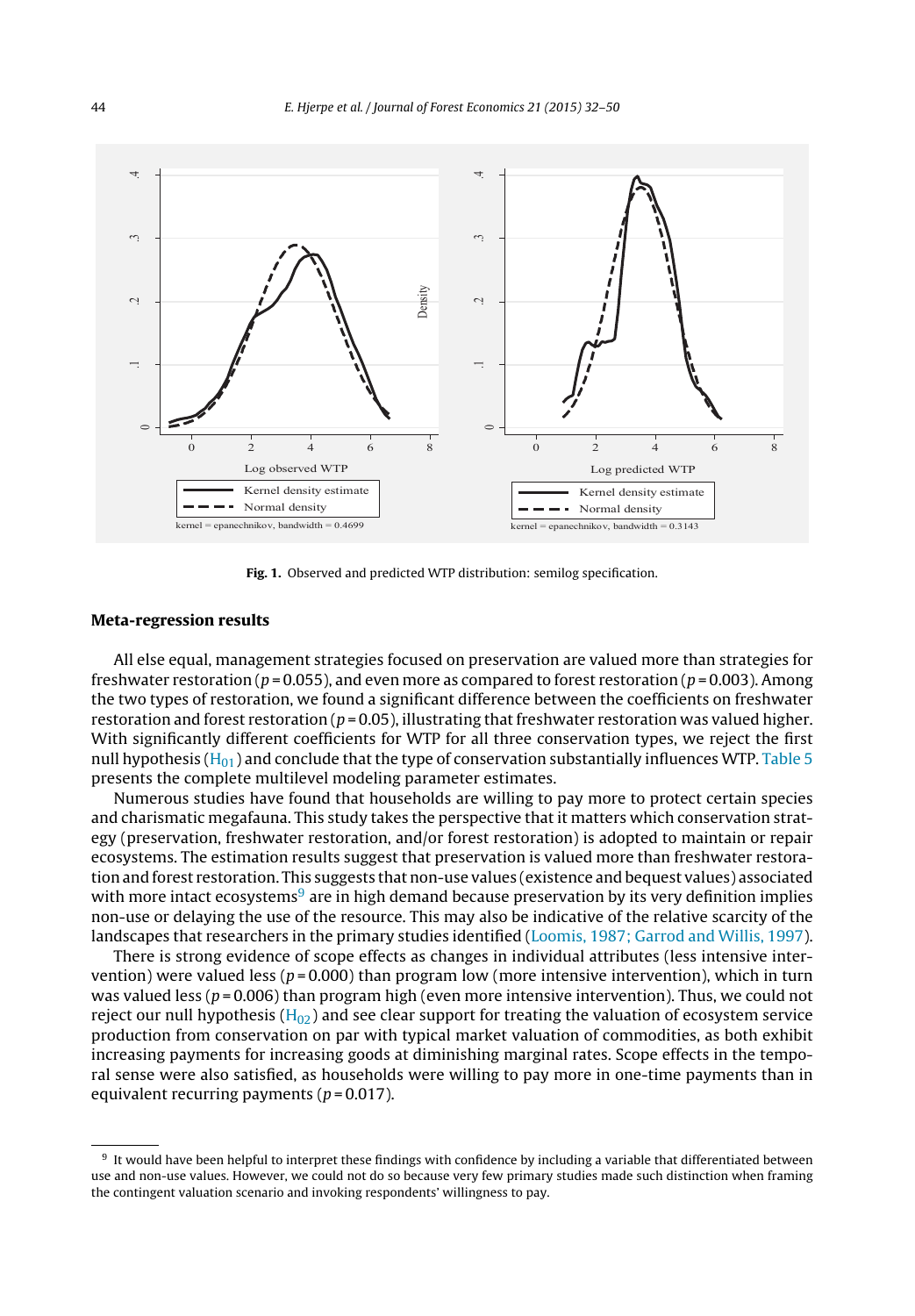<span id="page-13-0"></span>Multi-level modeling parameter estimates.<sup>a</sup>

|                                      | Semilog (log-linear) |                     |        | Linear-log |                     |        |
|--------------------------------------|----------------------|---------------------|--------|------------|---------------------|--------|
|                                      | Coef.                | Robust<br>Std. Err. | P >  z | Coef.      | Robust<br>Std. Err. | P >  z |
| Conservation type $(T)$              |                      |                     |        |            |                     |        |
| Forest restoration ( $\beta_1$ )     | $-1.083$             | 0.363               | 0.003  | $-1.054$   | 0.388               | 0.007  |
| Freshwater restoration ( $\beta_2$ ) | $-0.642$             | 0.335               | 0.055  | $-0.557$   | 0.329               | 0.091  |
| Conservation scope (S)               |                      |                     |        |            |                     |        |
| Program low ( $\beta_5$ )            | 1.348                | 0.356               | 0.000  | 1.382      | 0.388               | 0.000  |
| Program high $(\beta_6)$             | 1.703                | 0.618               | 0.006  | 1.764      | 0.654               | 0.007  |
| Valuation characteristics            |                      |                     |        |            |                     |        |
| Sample size ( $\beta_5$ )            | 0.002                | 0.001               | 0.201  |            |                     |        |
| Log sample size ( $\beta_6$ )        |                      |                     |        | 0.608      | 0.332               | 0.067  |
| <b>Elicitation</b> format            |                      |                     |        |            |                     |        |
| Choice experiment ( $\beta_7$ )      | 0.610                | 0.336               | 0.069  | 0.516      | 0.348               | 0.138  |
| Contingent valuation ( $\beta_8$ )   | 0.501                | 0.362               | 0.167  | 0.412      | 0.394               | 0.295  |
| ASC $\times$ CE ( $\beta_9$ )        | $-0.235$             | 0.421               | 0.577  | $-0.292$   | 0.443               | 0.509  |
| Payment vehicle                      |                      |                     |        |            |                     |        |
| Tax $(\beta_{10})$                   | $-1.483$             | 0.387               | 0.000  | $-1.574$   | 0.411               | 0.000  |
| Voluntary $(\beta_{11})$             | $-2.443$             | 0.682               | 0.000  | $-2.364$   | 0.754               | 0.002  |
| Payment frequency ( $\beta_{12}$ )   | 1.047                | 0.439               | 0.017  | 0.928      | 0.512               | 0.070  |
| WTP form $(\beta_{13})$              | 0.016                | 0.264               | 0.953  | 0.112      | 0.267               | 0.675  |
| Context characteristics              |                      |                     |        |            |                     |        |
| Trend $(\beta_{14})$                 | $-0.079$             | 0.031               | 0.010  | $-0.054$   | 0.032               | 0.098  |
| USA $(\beta_{15})$                   | $-1.088$             | 0.517               | 0.035  | $-0.750$   | 0.514               | 0.144  |
| GDP per capita ( $\beta_{16}$ )      | 0.061                | 0.014               | 0.000  |            |                     |        |
| Log GDP per capita ( $\beta_{17}$ )  |                      |                     |        | 1.306      | 0.326               | 0.000  |
| Constant $(\beta_0)$                 | 2.658                | 0.958               | 0.006  | $-3.178$   | 2.387               | 0.183  |
| Random-effects parameters            |                      |                     |        |            |                     |        |
| GID: Identity                        |                      |                     |        |            |                     |        |
| <i>var</i> (constant) = $\sigma_u^2$ | 0.138                | 0.232               |        | 0.193      | 0.223               |        |
| $var(e) = \sigma_e^2$                | 0.643                | 0.197               |        | 0.618      | 0.179               |        |
| <b>Model statistics</b>              |                      |                     |        |            |                     |        |
| Snijders/Bosker R-squared Level 1    | 0.600                |                     |        | 0.585      |                     |        |
| Snijders/Bosker R-squared Level 2    | 0.758                |                     |        | 0.725      |                     |        |
| AIC                                  | 356.337              |                     |        | 355.478    |                     |        |
| <b>BIC</b>                           | 407.533              |                     |        | 406.673    |                     |        |
| Log-likelihood at convergence        | $-160.169$           |                     |        | $-159.739$ |                     |        |
| Wald $\chi^2$ (15)                   | 1664.990             |                     |        | 1426.090   |                     |        |
| Prob > $\chi^2$                      | 0.000                |                     |        | 0.000      |                     |        |
| Number of observations               | 127                  |                     |        | 127        |                     |        |
| Number of groups                     | 22                   |                     |        | 22         |                     |        |

a STATA multi-level model syntax: xtmixed dependent variable independent variable(s) || GID:, variance robust.

The findings of this study are in line with the utilitarian hypothesis that households are willing to pay more for more intensive interventions than less intensive interventions. [Ojea](#page-18-0) [and](#page-18-0) [Loureiro](#page-18-0) [\(2011\)](#page-18-0) argued that to be able to effectively test scope effects, measurement in absolute terms was critical. This study finds that, rather, it is how changes relative to the status quo are framed that allows meaningful measure of scope effects. Specifically, absolute measurement may not be necessary and not always possible; rather we need to preserve the scale of improvements whether reported in relative or absolute terms and qualitatively or quantitatively.

The significant ( $p = 0.010$ ) negative coefficient of 0.0795 on trend (implying average annual decrease of 7.9% during the period 1985 through 2011) suggested that studies conducted recently are associated with lower willingness to pay estimates. This finding is echoed by most research and is often attributed to improvements in valuation procedures that are reducing hypothetical bias ([Woodward](#page-18-0) [and](#page-18-0) [Wui,](#page-18-0) [2001;](#page-18-0) [Johnston](#page-18-0) et [al.,](#page-18-0) [2005;](#page-18-0) [Van](#page-18-0) [Houtven](#page-18-0) et [al.,](#page-18-0) [2007\).](#page-18-0) However, the increasing scarcity of natural landscapes over time is likely to provide an increasing effect on WTP for conservation over time. The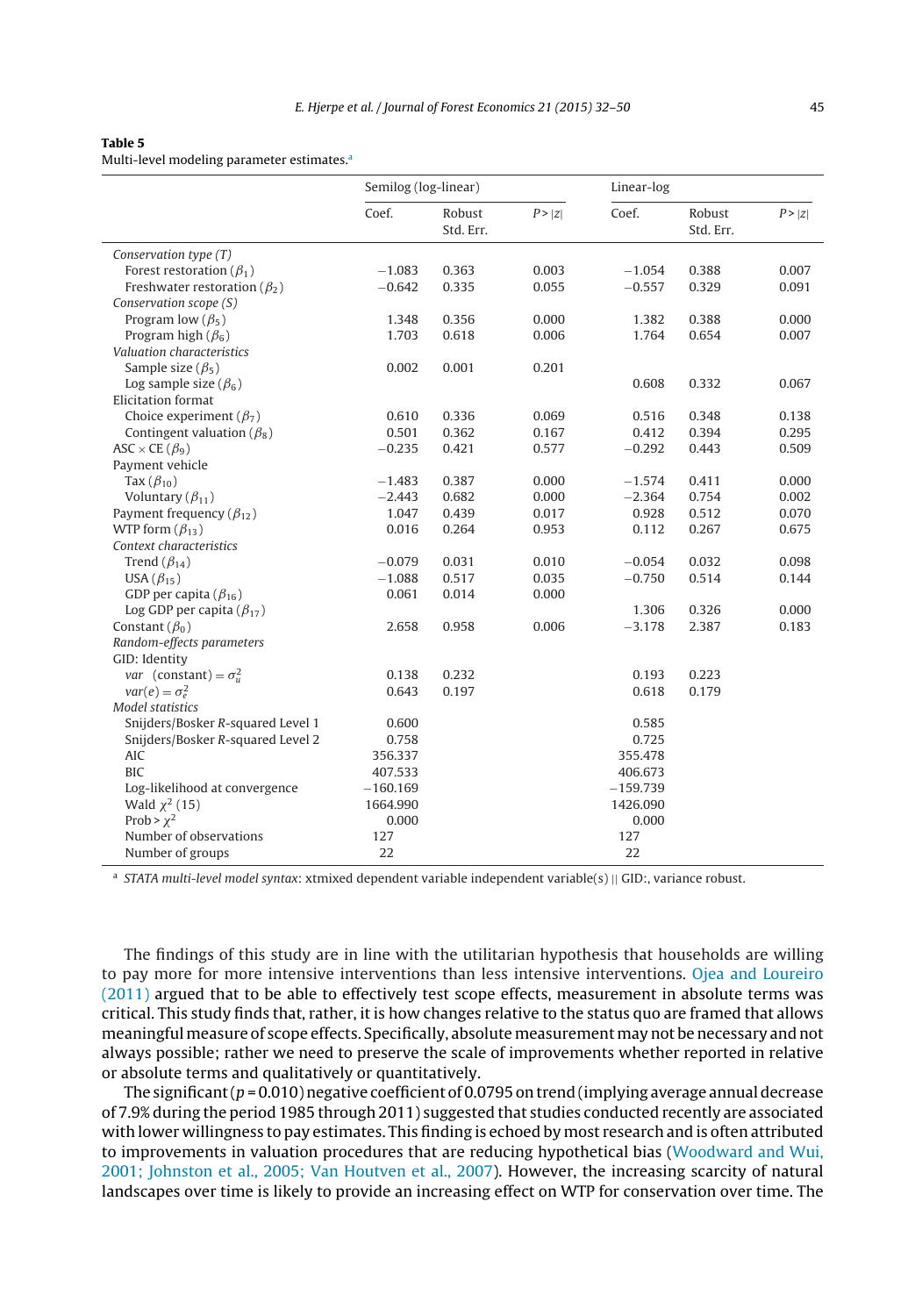results of our meta-regression suggest that the 'scarcity increase' in WTP is currently less than the decreasing effect from valuation improvements.

We found a significant positive relationship between GDP per capita and WTP for preservation and restoration activities ( $p = 0.000$ ). Evaluated at the mean WTP of US\$70.87 ([Table](#page-10-0) 4), a \$1000 increase in GDP per capita income (adjusted for country-specific purchasing power), translated into a \$4.31  $(=70.87 \times 0.0609)$  increase in WTP for conservation. The coefficient on USA was significantly ( $p = 0.035$ ) negative, suggesting that U.S. households have lower WTP for ecosystem conservation than their Canadian or European counterparts. We suspect that the abundance of public lands and natural areas in the U.S., as especially compared to Europe, may underlie a more relaxed perception of scarcity for nature in the U.S.

We found WTP to be sensitive to elicitation format as choice experiments were associated with greater WTP than contingent ranking. We did not find a significant relationship as to whether WTP invoked at the individual level was different than at the household level. We did, however, find sensitivity to payment vehicle, as WTP increases with fees, as opposed to taxes and voluntary contributions to funds set up for conservation activities ( $p = 0.000$ ). Finally, as economic theory predicts, lump sum payments have significantly ( $p = 0.017$ ) greater impact on WTP than equivalent recurring annual payments, satisfying the temporal scope effect. However, we caution that the recurring annual payment category in this study was a smorgasbord of recurring payments for 5 years, 10 years and permanently ongoing payments. We aggregated these into one category because keeping them as distinct dummy variables in the model induced significant collinearity. Testing of temporal scope effects is complex ([Stevens](#page-18-0) et [al.,](#page-18-0) [1997\).](#page-18-0) Ideally, one would need to take into account the role of time preference and associated differentials in discount rates to appropriately pool these diverse recurring payment flows into one category.

## **Within-sample predictions**

After testing our two fundamental hypotheses, we explored the policy implications of our findings by providing within-sample predictions of meanWTP and 95% confidence intervals for all conservation types at various scope levels. This type of sensitivity analysis is recommended by [Ready](#page-18-0) [and](#page-18-0) [Navrud](#page-18-0) [\(2006\)](#page-18-0) when conducting international benefit transfer. While varying conservation type and scope, GDP per capita and sample size were held at their sample means whereas the rest of the variables were excluded. Because the semilog underestimates predicted values, we adjusted the results by a factor of exp (SEE $\frac{2}{2}$ ) as recommended by [Cameron](#page-17-0) [and](#page-17-0) [Trivedi](#page-17-0) [\(2009\)](#page-17-0) and [Mirer](#page-17-0) [\(1994\).](#page-17-0) The logarithms of WTP, and both the unadjusted and adjusted estimates of means and 95% confidence intervals are reported in Table 6.

#### **Table 6**

Predicted mean WTP (U.S. \$2010) and 95% confidence intervals: semilog specification.

|                               | Conservation type $(T)$ and scope $(S)$ |        |        |                |                    |           |       |                        |        |  |
|-------------------------------|-----------------------------------------|--------|--------|----------------|--------------------|-----------|-------|------------------------|--------|--|
|                               | Preservation                            |        |        |                | Forest restoration |           |       | Freshwater restoration |        |  |
|                               | AT                                      | PL     | PH     | $\overline{A}$ | PL                 | <b>PH</b> | AT    | PL                     | PH     |  |
| Logarithms $($ of \$ $)$      |                                         |        |        |                |                    |           |       |                        |        |  |
| Mean                          | 3.21                                    | 4.55   | 4.91   | 2.12           | 3.47               | 3.83      | 2.57  | 3.91                   | 4.27   |  |
| Lower bound                   | 2.77                                    | 4.07   | 3.85   | 1.32           | 2.97               | 3.05      | 1.82  | 3.11                   | 3.21   |  |
| Upper bound                   | 3.65                                    | 5.04   | 5.97   | 2.93           | 3.98               | 4.61      | 3.31  | 4.72                   | 5.32   |  |
| Unadjusted dollars            |                                         |        |        |                |                    |           |       |                        |        |  |
| Mean                          | 24.70                                   | 95.06  | 135.57 | 8.36           | 32.19              | 45.91     | 13.00 | 50.04                  | 71.37  |  |
| Lower bound                   | 15.89                                   | 58.67  | 46.74  | 3.75           | 19.40              | 21.07     | 6.19  | 22.40                  | 24.89  |  |
| Upper bound                   | 38.40                                   | 154.01 | 393.19 | 18.64          | 53.42              | 100.06    | 27.31 | 111.78                 | 204.67 |  |
| Adjusted dollars <sup>a</sup> |                                         |        |        |                |                    |           |       |                        |        |  |
| Mean                          | 34.07                                   | 131.12 | 187.01 | 11.54          | 44.41              | 63.33     | 17.94 | 69.03                  | 98.45  |  |
| Lower bound                   | 21.92                                   | 80.93  | 64.48  | 5.18           | 26.76              | 29.06     | 8.54  | 30.90                  | 34.33  |  |
| Upper bound                   | 52.96                                   | 212.44 | 542.37 | 25.72          | 73.69              | 138.02    | 37.67 | 154.19                 | 282.33 |  |

AT: attribute; PL: program low; PH: program high.

<sup>a</sup> Adjusted dollars were computed by multiplying unadjusted dollars by  $\exp(\sigma_e^2/2) = \exp(0.643/2) = 1.379$ .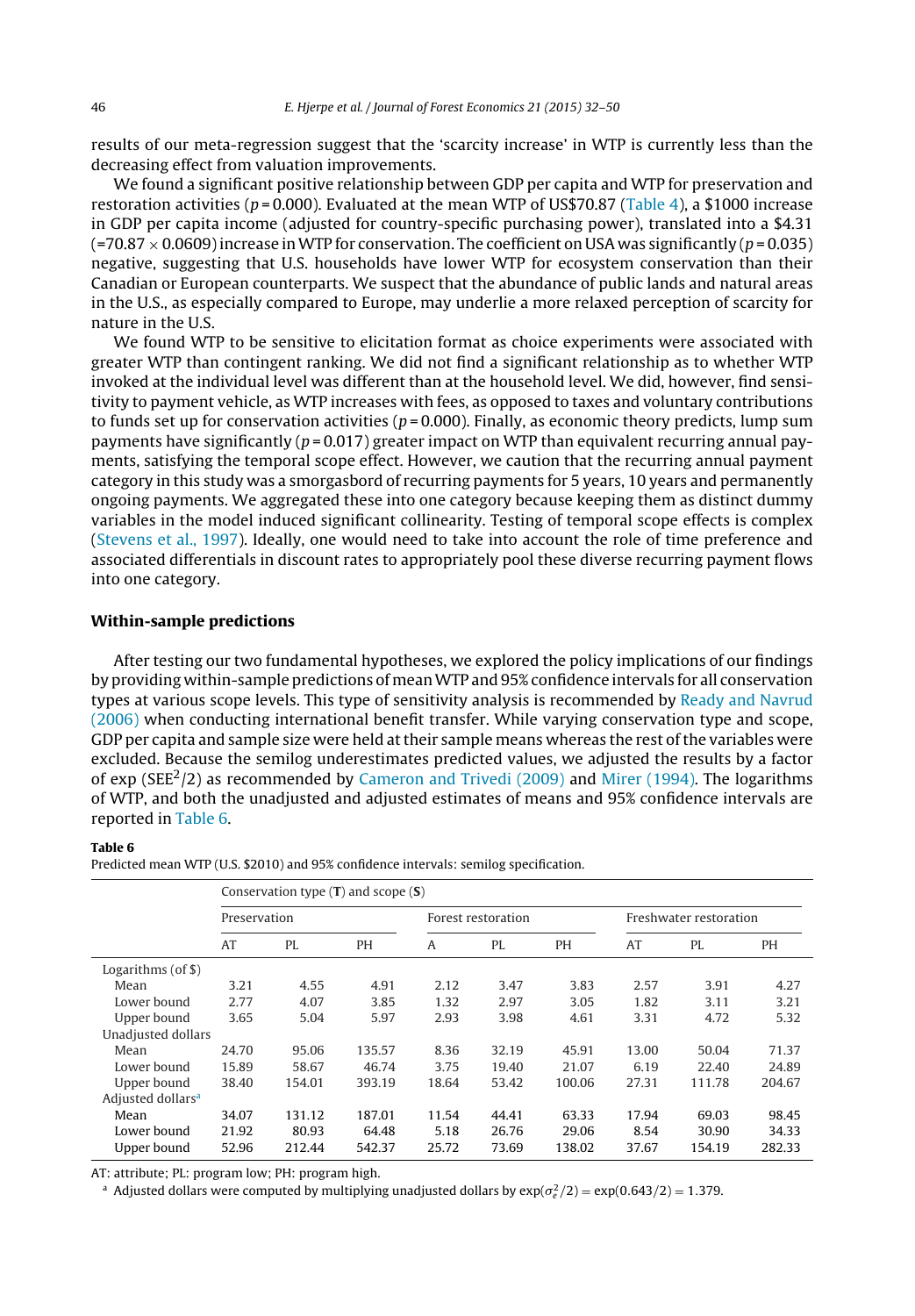Focusing on the program-low adjusted predictions, we found that the WTP (in 2010 U.S. dollar equivalents) for forest restoration was between \$27 and \$74, with a mean of \$44. The corresponding estimates for freshwater restoration were \$31 to \$154, with a mean of \$69, and those for preservation were \$81 to \$212 with a mean of \$131. Comparison of these predicted means to future studies and out-of-sample policy sites will help better inform policy implications.

#### **Discussion**

In this article, we synthesized willingness to pay for three distinct ecosystem conservation strategies (preservation,forest restoration,freshwater restoration) at differing levels ofintensity. Our results illustrate that there is substantial demand for forest and freshwater ecosystem conservation and the associated improvement in the quality and quantity of ecosystem services. As intact, natural landscapes become scarcer and degraded landscapes become the norm, the societal demand for ecosystem conservation is likely to increase. But, this economic demand varies for individuals based on how, where, and to what degree ecosystem conservation is implemented.

The greater willingness to pay for preservation activities versus freshwater restoration and forest restoration activities may be a quantification of the old adage "an ounce of prevention is worth a pound of cure" and may indicate an understanding that ecological restoration cannot fully duplicate the quality and quantity of ecosystem services found in intact (non-degraded) landscapes. Furthermore, the preference for preservation over freshwater restoration and forest restoration may be reflecting endowment effects, where individuals place greater value on avoiding the loss of something as compared to gaining something with equivalent value. As conservation efforts increasingly incorporate preservation and restoration strategies, further analysis on the economics of conservation type is warranted along with greater monitoring to better understand to what degree the purported changes in ecosystem services were attained.

Among the two types of ecological restoration, we found freshwater restoration to be valued significantly higher than forest restoration. The general importance of water to our survival as a species may explain the higher WTP values for freshwater restoration. Forest restoration also suffers from definition problems and confusion with traditional commercial logging and thinning ([Hjerpe](#page-17-0) et [al.,](#page-17-0) [2009\).](#page-17-0) These issues may hinder respondents' understanding of forest restoration and its non-market benefits, decreasing WTP.

Our results lend support to the theory that individuals are typically sensitive to the scope of ecosystem service provision, in both quality and quantity, resulting from conservation projects. We hypothesize that the evolution of stated preference methods from early contingent valuation (e.g. open payment card) to dichotomous choice contingent valuation – and then onto choice experiments and contingent ranking – have played a role with more accurate descriptions of the services and commodities being provided. With these newer stated preference methods, researchers are able to offer greater ranges of services and levels, resulting in a closer approximation of typical marketplaces [\(Adamowicz](#page-16-0) et [al.,](#page-16-0) [1998;](#page-16-0) [Hanley](#page-16-0) et [al.,](#page-16-0) [1998\).](#page-16-0) Likewise, our focus on type of conservation likely led to a selection of primary studies that were descriptive and clear concerning how services would be provided. Greater articulation of these two components, the "what" and the "how" for the provision of environmental goods, has been the primary response to overcoming contingent valuation results illustrating insensitivity to scope [\(Carson](#page-17-0) [and](#page-17-0) [Mitchell,](#page-17-0) [1993;](#page-17-0) [Carson,](#page-17-0) [1997\).](#page-17-0)

The evidence for scope sensitivity is noteworthy given the large role of public goods and nonuse values, particularly existence and bequest, which comprise the total economic value associated with ecosystem conservation synthesized in this meta-analysis. Whether or not the economic motivation is to gain "moral satisfaction" or is ideologically driven ([Kahneman](#page-17-0) [and](#page-17-0) [Knetsch,](#page-17-0) [1992\),](#page-17-0) as opposed to a more traditional economic motivation stemming from use values is largely irrelevant, as both contribute to welfare and utility in manners consistent with economic theory. We agree with [Carson](#page-17-0) [\(1997\),](#page-17-0) that it is the increase in an individual's utility, and the illustration that individuals will pay more for greater welfare associated with conservation that matters.

A critical area for future research concerns the use of absolute versus relative measures for identifying scope effects for ecosystem service values, and their potential implications for benefit transfer. The main concern is whether or not relative measures of conservation intensity are useful for future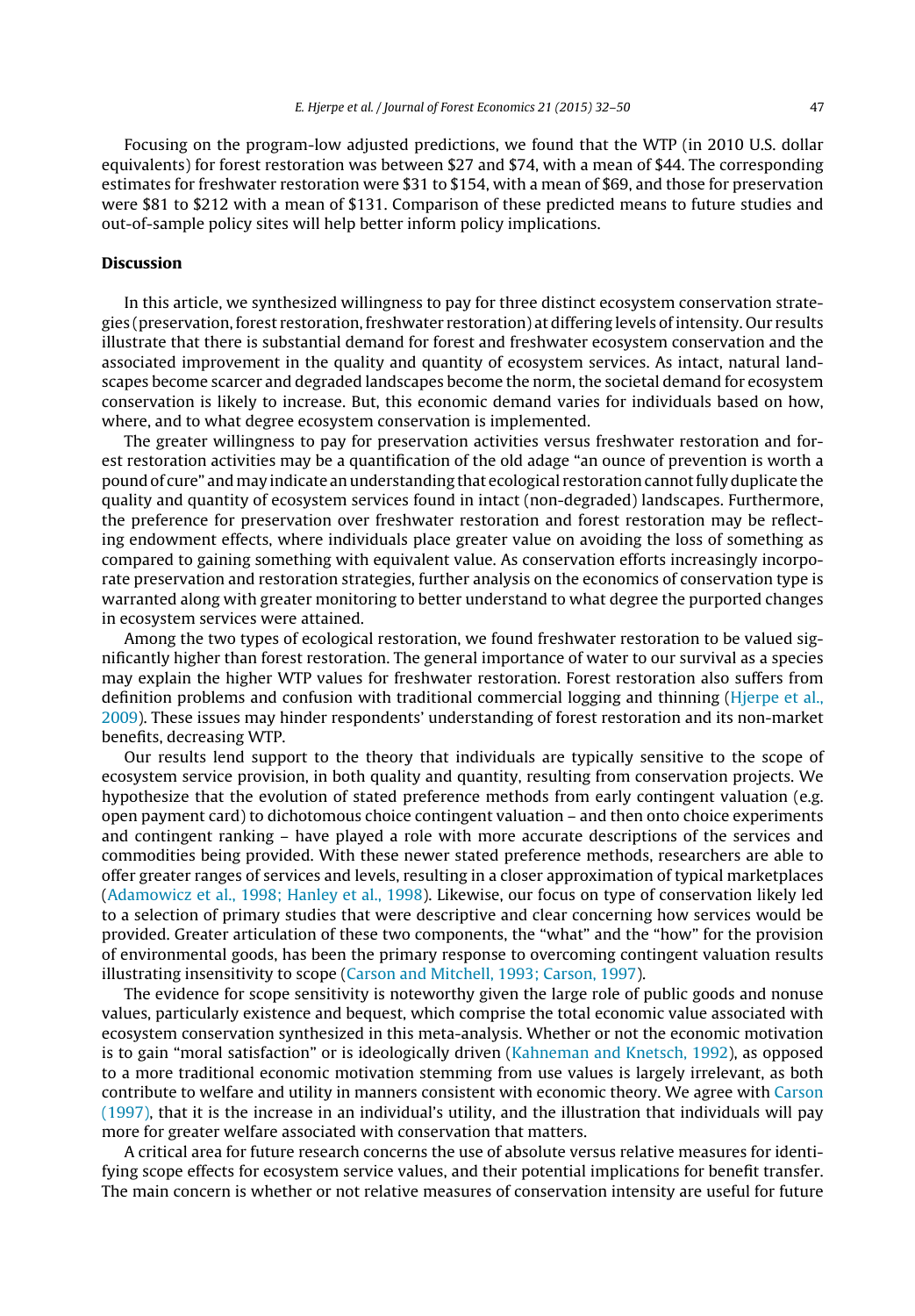<span id="page-16-0"></span>benefit transfer applications. While we did not pursue a benefit transfer application of our results in this manuscript, we are interested in being able to generalize our results in the future to similar policy applications. In regard to the perceived precision afforded by absolute measurements for benefit transfer – and vice versa, the perceived lack of precision coming from relative measurements – we feel that the cart is being placed in front of the horse particularly in terms of understanding individual willingness to pay for conservation and subsequently generalizing results. As stated in [Smith](#page-18-0) [and](#page-18-0) [Pattanayak](#page-18-0) [\(2002\)](#page-18-0) and echoed in [Lindhjem](#page-17-0) [\(2007\):](#page-17-0) be careful with policy implications and remember that the primary focus is "understanding individual preferences for environmental services."

Following this advice and in analyzing our results, we feel that relative measures of conservation scope, as used in primary studies, are extremely important means of conveying information to individual respondents of WTP surveys. And, if relative measures of conservation are important for individual valuation, they should not be ignored when looking to generalize case studies. Indeed, examples abound of benefit transfer frameworks and intermediary frameworks that heavily incorporate relative measures (e.g. Water Quality Ladder as used in [Van](#page-18-0) [Houtven](#page-18-0) et [al.,](#page-18-0) [2007\).](#page-18-0) Our results suggest that individual preferences for conservation are sensitive to the number of changing attributes and the relative levels of change in these attributes away from the status quo. Because many of the primary data points used in our meta-regression reflected a mixture of both absolute and relative attribute measures, we were unable to create dummy variables for absolute and relative measures, and thus unable to isolate scope effects for each. Instead, we allocated all primary data points into a relative scope classification of attribute-specific, program low, and program high. Interestingly, this is the opposite approach of  $O$  jea [and](#page-18-0) [Loureiro](#page-18-0) [\(2011\)](#page-18-0) who forced both absolute and relative measures of scope into an absolute scope classification. Increased sample size of primary data points would allow for greater specificity of relative scope classification, particularly in terms of classifying types of attributes being measured (i.e., creating sub-classes within the three broad scope levels). We recommend further research on operationalizing scope classifications in this manner for future benefit transfer applications.

While our robust estimates clearly indicate satisfaction of both commodity and temporal scope effects in our meta-analysis, we acknowledge additional sources of error stemming from the arbitrary nature of categorizing the intensity of conservation effort based on both quantitative and qualitative descriptions of anticipated success. And while our sample size of primary studies provided good measures of statistical fitness and adequate explanatory power, greater sample sizes would allow for greater confidence in results. We recommend further research on: (a) classifying the scope of conservation efforts, particularly from qualitative and hierarchical perspectives; (b) using other study selection criteria that might increase sample size, and (c) using model specifications that incorporate additional socioeconomic characteristics, and choice experiments features (that we did not controlfor) such as the number of alternatives per choice set, type of alternatives (e.g., branded versus generic alternatives), number of attributes and levels, and number of choice sets.

## **Acknowledgements**

We are very grateful for suggestions and comments from anonymous reviewers and journal editors. We would like to acknowledge input from primary data authors Victor Adamowicz, Julie Mueller, and Douglas MacMillan. Additionally, we thank Trudy Ann Cameron for thoughtful comments and literature identification help from Omkar Joshi.

## **References**

Adamowicz, W., Boxall, P., Williams, M., Louviere, J., 1998. [Stated](http://refhub.elsevier.com/S1104-6899(14)00067-1/sbref0005) [preference](http://refhub.elsevier.com/S1104-6899(14)00067-1/sbref0005) [approaches](http://refhub.elsevier.com/S1104-6899(14)00067-1/sbref0005) [for](http://refhub.elsevier.com/S1104-6899(14)00067-1/sbref0005) [measuring](http://refhub.elsevier.com/S1104-6899(14)00067-1/sbref0005) [passive](http://refhub.elsevier.com/S1104-6899(14)00067-1/sbref0005) [use](http://refhub.elsevier.com/S1104-6899(14)00067-1/sbref0005) [values:](http://refhub.elsevier.com/S1104-6899(14)00067-1/sbref0005) [choice](http://refhub.elsevier.com/S1104-6899(14)00067-1/sbref0005) [experiments](http://refhub.elsevier.com/S1104-6899(14)00067-1/sbref0005) [and](http://refhub.elsevier.com/S1104-6899(14)00067-1/sbref0005) [contingent](http://refhub.elsevier.com/S1104-6899(14)00067-1/sbref0005) [valuation.](http://refhub.elsevier.com/S1104-6899(14)00067-1/sbref0005) [Am.](http://refhub.elsevier.com/S1104-6899(14)00067-1/sbref0005) [J.](http://refhub.elsevier.com/S1104-6899(14)00067-1/sbref0005) [Agric.](http://refhub.elsevier.com/S1104-6899(14)00067-1/sbref0005) [Econ.](http://refhub.elsevier.com/S1104-6899(14)00067-1/sbref0005) [80,](http://refhub.elsevier.com/S1104-6899(14)00067-1/sbref0005) [64](http://refhub.elsevier.com/S1104-6899(14)00067-1/sbref0005)–[75.](http://refhub.elsevier.com/S1104-6899(14)00067-1/sbref0005)

Arrow, K., et al., 1993. [Report](http://refhub.elsevier.com/S1104-6899(14)00067-1/sbref0010) [of](http://refhub.elsevier.com/S1104-6899(14)00067-1/sbref0010) [the](http://refhub.elsevier.com/S1104-6899(14)00067-1/sbref0010) [NOAA](http://refhub.elsevier.com/S1104-6899(14)00067-1/sbref0010) [panel](http://refhub.elsevier.com/S1104-6899(14)00067-1/sbref0010) [on](http://refhub.elsevier.com/S1104-6899(14)00067-1/sbref0010) [contingent](http://refhub.elsevier.com/S1104-6899(14)00067-1/sbref0010) [valuation.](http://refhub.elsevier.com/S1104-6899(14)00067-1/sbref0010) [Fed.](http://refhub.elsevier.com/S1104-6899(14)00067-1/sbref0010) [Regist.](http://refhub.elsevier.com/S1104-6899(14)00067-1/sbref0010) [58](http://refhub.elsevier.com/S1104-6899(14)00067-1/sbref0010) [\(10\),](http://refhub.elsevier.com/S1104-6899(14)00067-1/sbref0010) [4601](http://refhub.elsevier.com/S1104-6899(14)00067-1/sbref0010)–[4614.](http://refhub.elsevier.com/S1104-6899(14)00067-1/sbref0010)

Barrio, M., Loureiro, M.L., 2010. [A](http://refhub.elsevier.com/S1104-6899(14)00067-1/sbref0015) [meta-analysis](http://refhub.elsevier.com/S1104-6899(14)00067-1/sbref0015) [of](http://refhub.elsevier.com/S1104-6899(14)00067-1/sbref0015) [contingent](http://refhub.elsevier.com/S1104-6899(14)00067-1/sbref0015) [valuation](http://refhub.elsevier.com/S1104-6899(14)00067-1/sbref0015) [forest](http://refhub.elsevier.com/S1104-6899(14)00067-1/sbref0015) [studies.](http://refhub.elsevier.com/S1104-6899(14)00067-1/sbref0015) [Ecol.](http://refhub.elsevier.com/S1104-6899(14)00067-1/sbref0015) [Econ.](http://refhub.elsevier.com/S1104-6899(14)00067-1/sbref0015) [69,](http://refhub.elsevier.com/S1104-6899(14)00067-1/sbref0015) [1023](http://refhub.elsevier.com/S1104-6899(14)00067-1/sbref0015)–[1030.](http://refhub.elsevier.com/S1104-6899(14)00067-1/sbref0015)

Bateman, I.J., Jones, A.P., 2003. [Contrasting](http://refhub.elsevier.com/S1104-6899(14)00067-1/sbref0020) [conventional](http://refhub.elsevier.com/S1104-6899(14)00067-1/sbref0020) [with](http://refhub.elsevier.com/S1104-6899(14)00067-1/sbref0020) [multi-level](http://refhub.elsevier.com/S1104-6899(14)00067-1/sbref0020) [modeling](http://refhub.elsevier.com/S1104-6899(14)00067-1/sbref0020) [approaches](http://refhub.elsevier.com/S1104-6899(14)00067-1/sbref0020) [to](http://refhub.elsevier.com/S1104-6899(14)00067-1/sbref0020) [meta-analysis:](http://refhub.elsevier.com/S1104-6899(14)00067-1/sbref0020) [expectation](http://refhub.elsevier.com/S1104-6899(14)00067-1/sbref0020) [consistency](http://refhub.elsevier.com/S1104-6899(14)00067-1/sbref0020) [in](http://refhub.elsevier.com/S1104-6899(14)00067-1/sbref0020) [UK](http://refhub.elsevier.com/S1104-6899(14)00067-1/sbref0020) [woodland](http://refhub.elsevier.com/S1104-6899(14)00067-1/sbref0020) [recreation](http://refhub.elsevier.com/S1104-6899(14)00067-1/sbref0020) [values.](http://refhub.elsevier.com/S1104-6899(14)00067-1/sbref0020) [Land](http://refhub.elsevier.com/S1104-6899(14)00067-1/sbref0020) [Econ.](http://refhub.elsevier.com/S1104-6899(14)00067-1/sbref0020) [79](http://refhub.elsevier.com/S1104-6899(14)00067-1/sbref0020) [\(2\),](http://refhub.elsevier.com/S1104-6899(14)00067-1/sbref0020) [235–258.](http://refhub.elsevier.com/S1104-6899(14)00067-1/sbref0020)

Baum, C., 2006. [An](http://refhub.elsevier.com/S1104-6899(14)00067-1/sbref0025) [Introduction](http://refhub.elsevier.com/S1104-6899(14)00067-1/sbref0025) [to](http://refhub.elsevier.com/S1104-6899(14)00067-1/sbref0025) [Modern](http://refhub.elsevier.com/S1104-6899(14)00067-1/sbref0025) [Econometrics](http://refhub.elsevier.com/S1104-6899(14)00067-1/sbref0025) [Using](http://refhub.elsevier.com/S1104-6899(14)00067-1/sbref0025) [Stata.](http://refhub.elsevier.com/S1104-6899(14)00067-1/sbref0025) [StataCorp](http://refhub.elsevier.com/S1104-6899(14)00067-1/sbref0025) [LP,](http://refhub.elsevier.com/S1104-6899(14)00067-1/sbref0025) [College](http://refhub.elsevier.com/S1104-6899(14)00067-1/sbref0025) [Station,](http://refhub.elsevier.com/S1104-6899(14)00067-1/sbref0025) [TX.](http://refhub.elsevier.com/S1104-6899(14)00067-1/sbref0025)

Benayas, J.M., et al., 2009. [Enhancement](http://refhub.elsevier.com/S1104-6899(14)00067-1/sbref0030) [of](http://refhub.elsevier.com/S1104-6899(14)00067-1/sbref0030) [biodiversity](http://refhub.elsevier.com/S1104-6899(14)00067-1/sbref0030) [and](http://refhub.elsevier.com/S1104-6899(14)00067-1/sbref0030) [ecosystem](http://refhub.elsevier.com/S1104-6899(14)00067-1/sbref0030) [services](http://refhub.elsevier.com/S1104-6899(14)00067-1/sbref0030) [by](http://refhub.elsevier.com/S1104-6899(14)00067-1/sbref0030) [ecological](http://refhub.elsevier.com/S1104-6899(14)00067-1/sbref0030) [restoration:](http://refhub.elsevier.com/S1104-6899(14)00067-1/sbref0030) [a](http://refhub.elsevier.com/S1104-6899(14)00067-1/sbref0030) [meta-analysis.](http://refhub.elsevier.com/S1104-6899(14)00067-1/sbref0030) [Science](http://refhub.elsevier.com/S1104-6899(14)00067-1/sbref0030) [325,](http://refhub.elsevier.com/S1104-6899(14)00067-1/sbref0030) [1121–1124.](http://refhub.elsevier.com/S1104-6899(14)00067-1/sbref0030)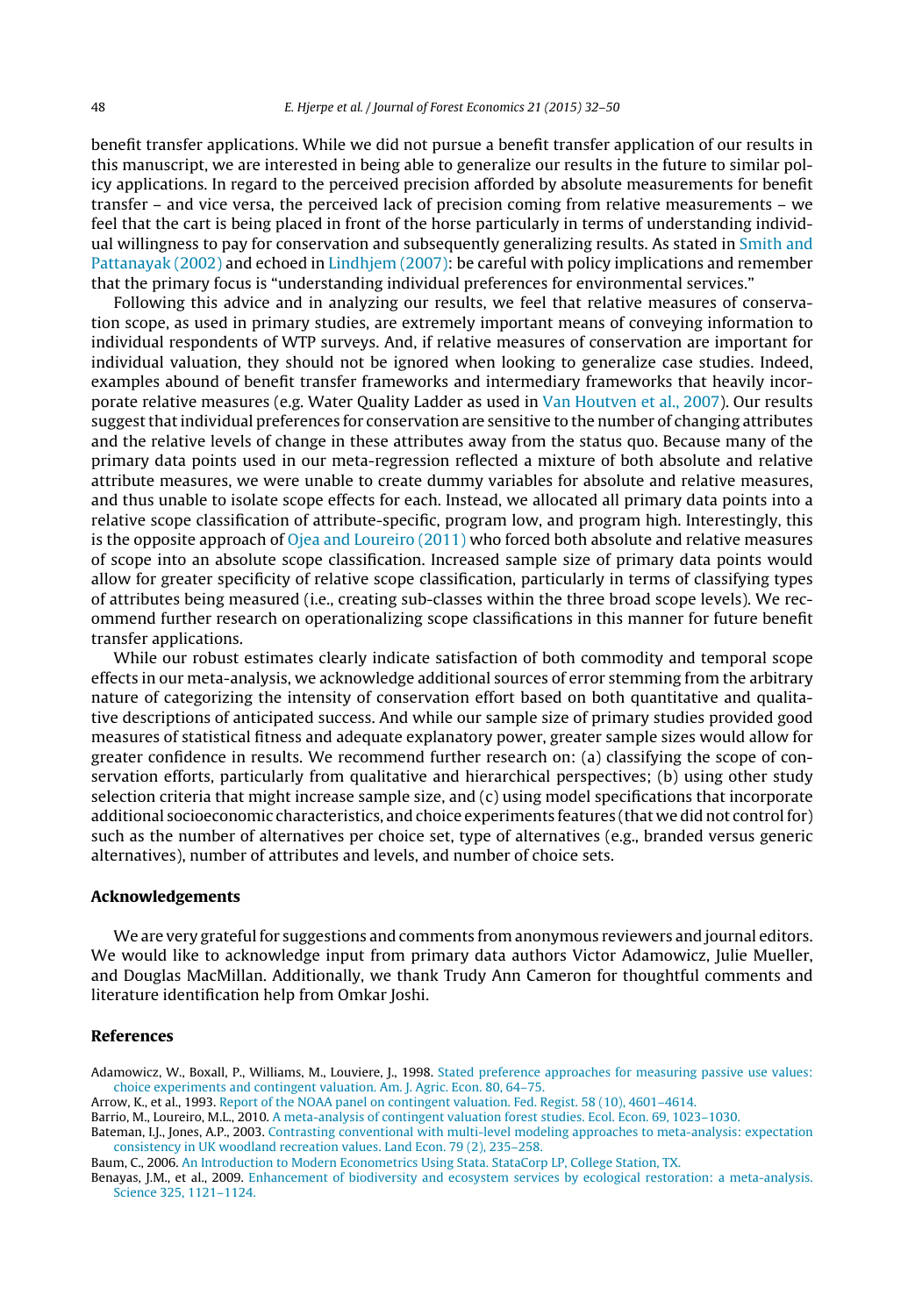- <span id="page-17-0"></span>Bergstrom, J.C., Taylor, L.O., 2006. [Using](http://refhub.elsevier.com/S1104-6899(14)00067-1/sbref0035) [meta-analysis](http://refhub.elsevier.com/S1104-6899(14)00067-1/sbref0035) [for](http://refhub.elsevier.com/S1104-6899(14)00067-1/sbref0035) [benefits](http://refhub.elsevier.com/S1104-6899(14)00067-1/sbref0035) [transfer:](http://refhub.elsevier.com/S1104-6899(14)00067-1/sbref0035) [theory](http://refhub.elsevier.com/S1104-6899(14)00067-1/sbref0035) [and](http://refhub.elsevier.com/S1104-6899(14)00067-1/sbref0035) [practice.](http://refhub.elsevier.com/S1104-6899(14)00067-1/sbref0035) [Ecol.](http://refhub.elsevier.com/S1104-6899(14)00067-1/sbref0035) [Econ.](http://refhub.elsevier.com/S1104-6899(14)00067-1/sbref0035) [60](http://refhub.elsevier.com/S1104-6899(14)00067-1/sbref0035) [\(2\),](http://refhub.elsevier.com/S1104-6899(14)00067-1/sbref0035) [351–360.](http://refhub.elsevier.com/S1104-6899(14)00067-1/sbref0035)
- Brouwer, R., et al., 1999. [A](http://refhub.elsevier.com/S1104-6899(14)00067-1/sbref0040) [meta-analysis](http://refhub.elsevier.com/S1104-6899(14)00067-1/sbref0040) [of](http://refhub.elsevier.com/S1104-6899(14)00067-1/sbref0040) [wetland](http://refhub.elsevier.com/S1104-6899(14)00067-1/sbref0040) [contingent](http://refhub.elsevier.com/S1104-6899(14)00067-1/sbref0040) [valuation](http://refhub.elsevier.com/S1104-6899(14)00067-1/sbref0040) [studies.](http://refhub.elsevier.com/S1104-6899(14)00067-1/sbref0040) [Reg.](http://refhub.elsevier.com/S1104-6899(14)00067-1/sbref0040) [Environ.](http://refhub.elsevier.com/S1104-6899(14)00067-1/sbref0040) [Change](http://refhub.elsevier.com/S1104-6899(14)00067-1/sbref0040) [1,](http://refhub.elsevier.com/S1104-6899(14)00067-1/sbref0040) [47–57.](http://refhub.elsevier.com/S1104-6899(14)00067-1/sbref0040)
- Bulte, E.H., Van Kooten, G.C., 1999. [Marginal](http://refhub.elsevier.com/S1104-6899(14)00067-1/sbref0045) [valuation](http://refhub.elsevier.com/S1104-6899(14)00067-1/sbref0045) [of](http://refhub.elsevier.com/S1104-6899(14)00067-1/sbref0045) [charismatic](http://refhub.elsevier.com/S1104-6899(14)00067-1/sbref0045) [species:](http://refhub.elsevier.com/S1104-6899(14)00067-1/sbref0045) [implications](http://refhub.elsevier.com/S1104-6899(14)00067-1/sbref0045) [for](http://refhub.elsevier.com/S1104-6899(14)00067-1/sbref0045) [conservation.](http://refhub.elsevier.com/S1104-6899(14)00067-1/sbref0045) [Environ.](http://refhub.elsevier.com/S1104-6899(14)00067-1/sbref0045) [Resour.](http://refhub.elsevier.com/S1104-6899(14)00067-1/sbref0045) [Econ.](http://refhub.elsevier.com/S1104-6899(14)00067-1/sbref0045) [14](http://refhub.elsevier.com/S1104-6899(14)00067-1/sbref0045) [\(1\),](http://refhub.elsevier.com/S1104-6899(14)00067-1/sbref0045) [119](http://refhub.elsevier.com/S1104-6899(14)00067-1/sbref0045)–[130.](http://refhub.elsevier.com/S1104-6899(14)00067-1/sbref0045)
- Cameron, A.C., Trivedi, P.K., 2009. [Microeconometrics](http://refhub.elsevier.com/S1104-6899(14)00067-1/sbref0050) [Using](http://refhub.elsevier.com/S1104-6899(14)00067-1/sbref0050) [Stata,](http://refhub.elsevier.com/S1104-6899(14)00067-1/sbref0050) [vol.](http://refhub.elsevier.com/S1104-6899(14)00067-1/sbref0050) [77845.](http://refhub.elsevier.com/S1104-6899(14)00067-1/sbref0050) [StataCorp](http://refhub.elsevier.com/S1104-6899(14)00067-1/sbref0050) [LP,](http://refhub.elsevier.com/S1104-6899(14)00067-1/sbref0050) [College](http://refhub.elsevier.com/S1104-6899(14)00067-1/sbref0050) [Station,](http://refhub.elsevier.com/S1104-6899(14)00067-1/sbref0050) [TX,](http://refhub.elsevier.com/S1104-6899(14)00067-1/sbref0050) [USA.](http://refhub.elsevier.com/S1104-6899(14)00067-1/sbref0050)
- Caparros, A., Oviedo, J.L., Campos, P., 2008. [Would](http://refhub.elsevier.com/S1104-6899(14)00067-1/sbref0055) [you](http://refhub.elsevier.com/S1104-6899(14)00067-1/sbref0055) [choose](http://refhub.elsevier.com/S1104-6899(14)00067-1/sbref0055) [your](http://refhub.elsevier.com/S1104-6899(14)00067-1/sbref0055) [preferred](http://refhub.elsevier.com/S1104-6899(14)00067-1/sbref0055) [option?](http://refhub.elsevier.com/S1104-6899(14)00067-1/sbref0055) [Comparing](http://refhub.elsevier.com/S1104-6899(14)00067-1/sbref0055) [choice](http://refhub.elsevier.com/S1104-6899(14)00067-1/sbref0055) [and](http://refhub.elsevier.com/S1104-6899(14)00067-1/sbref0055) [recoded](http://refhub.elsevier.com/S1104-6899(14)00067-1/sbref0055) [ranking](http://refhub.elsevier.com/S1104-6899(14)00067-1/sbref0055) [experiments.](http://refhub.elsevier.com/S1104-6899(14)00067-1/sbref0055) [Am.](http://refhub.elsevier.com/S1104-6899(14)00067-1/sbref0055) [J.](http://refhub.elsevier.com/S1104-6899(14)00067-1/sbref0055) [Agric.](http://refhub.elsevier.com/S1104-6899(14)00067-1/sbref0055) [Econ.](http://refhub.elsevier.com/S1104-6899(14)00067-1/sbref0055) [90](http://refhub.elsevier.com/S1104-6899(14)00067-1/sbref0055) [\(3\),](http://refhub.elsevier.com/S1104-6899(14)00067-1/sbref0055) [843](http://refhub.elsevier.com/S1104-6899(14)00067-1/sbref0055)–[855.](http://refhub.elsevier.com/S1104-6899(14)00067-1/sbref0055)
- Carson, R.T., 1997. [Contingent](http://refhub.elsevier.com/S1104-6899(14)00067-1/sbref0065) [valuation](http://refhub.elsevier.com/S1104-6899(14)00067-1/sbref0065) [surveys](http://refhub.elsevier.com/S1104-6899(14)00067-1/sbref0065) [and](http://refhub.elsevier.com/S1104-6899(14)00067-1/sbref0065) [tests](http://refhub.elsevier.com/S1104-6899(14)00067-1/sbref0065) [of](http://refhub.elsevier.com/S1104-6899(14)00067-1/sbref0065) [insensitivity](http://refhub.elsevier.com/S1104-6899(14)00067-1/sbref0065) [to](http://refhub.elsevier.com/S1104-6899(14)00067-1/sbref0065) [scope.](http://refhub.elsevier.com/S1104-6899(14)00067-1/sbref0065) [In:](http://refhub.elsevier.com/S1104-6899(14)00067-1/sbref0065) [Kopp,](http://refhub.elsevier.com/S1104-6899(14)00067-1/sbref0065) [R.J.,](http://refhub.elsevier.com/S1104-6899(14)00067-1/sbref0065) [et](http://refhub.elsevier.com/S1104-6899(14)00067-1/sbref0065) [al.](http://refhub.elsevier.com/S1104-6899(14)00067-1/sbref0065) [\(Eds.\),](http://refhub.elsevier.com/S1104-6899(14)00067-1/sbref0065) [Determining](http://refhub.elsevier.com/S1104-6899(14)00067-1/sbref0065) [the](http://refhub.elsevier.com/S1104-6899(14)00067-1/sbref0065) [Value](http://refhub.elsevier.com/S1104-6899(14)00067-1/sbref0065) [of](http://refhub.elsevier.com/S1104-6899(14)00067-1/sbref0065) [Non-Marketed](http://refhub.elsevier.com/S1104-6899(14)00067-1/sbref0065) [Goods.](http://refhub.elsevier.com/S1104-6899(14)00067-1/sbref0065) [Springer,](http://refhub.elsevier.com/S1104-6899(14)00067-1/sbref0065) [The](http://refhub.elsevier.com/S1104-6899(14)00067-1/sbref0065) [Netherlands,](http://refhub.elsevier.com/S1104-6899(14)00067-1/sbref0065) [pp.](http://refhub.elsevier.com/S1104-6899(14)00067-1/sbref0065) [127](http://refhub.elsevier.com/S1104-6899(14)00067-1/sbref0065)–[163](http://refhub.elsevier.com/S1104-6899(14)00067-1/sbref0065) [\(Chapter](http://refhub.elsevier.com/S1104-6899(14)00067-1/sbref0065) [6\).](http://refhub.elsevier.com/S1104-6899(14)00067-1/sbref0065)
- Carson, R.T., Mitchell, R.C., 1993. [The](http://refhub.elsevier.com/S1104-6899(14)00067-1/sbref0060) [value](http://refhub.elsevier.com/S1104-6899(14)00067-1/sbref0060) [of](http://refhub.elsevier.com/S1104-6899(14)00067-1/sbref0060) [clean](http://refhub.elsevier.com/S1104-6899(14)00067-1/sbref0060) [water:](http://refhub.elsevier.com/S1104-6899(14)00067-1/sbref0060) [the](http://refhub.elsevier.com/S1104-6899(14)00067-1/sbref0060) [public's](http://refhub.elsevier.com/S1104-6899(14)00067-1/sbref0060) [willing-ness](http://refhub.elsevier.com/S1104-6899(14)00067-1/sbref0060) [to](http://refhub.elsevier.com/S1104-6899(14)00067-1/sbref0060) [pay](http://refhub.elsevier.com/S1104-6899(14)00067-1/sbref0060) [for](http://refhub.elsevier.com/S1104-6899(14)00067-1/sbref0060) [boatable,](http://refhub.elsevier.com/S1104-6899(14)00067-1/sbref0060) [fishable](http://refhub.elsevier.com/S1104-6899(14)00067-1/sbref0060) [and](http://refhub.elsevier.com/S1104-6899(14)00067-1/sbref0060) [swimmable](http://refhub.elsevier.com/S1104-6899(14)00067-1/sbref0060) [quality](http://refhub.elsevier.com/S1104-6899(14)00067-1/sbref0060) [water.](http://refhub.elsevier.com/S1104-6899(14)00067-1/sbref0060) [Water](http://refhub.elsevier.com/S1104-6899(14)00067-1/sbref0060) [Resour.](http://refhub.elsevier.com/S1104-6899(14)00067-1/sbref0060) [Res.](http://refhub.elsevier.com/S1104-6899(14)00067-1/sbref0060) [29,](http://refhub.elsevier.com/S1104-6899(14)00067-1/sbref0060) [2445–2454.](http://refhub.elsevier.com/S1104-6899(14)00067-1/sbref0060)
- Christie, M., Hanley, N., Warren, J., Murphy, K., Wright, R., Hyde, T., 2006. [Valuing](http://refhub.elsevier.com/S1104-6899(14)00067-1/sbref0070) [the](http://refhub.elsevier.com/S1104-6899(14)00067-1/sbref0070) [diversity](http://refhub.elsevier.com/S1104-6899(14)00067-1/sbref0070) [of](http://refhub.elsevier.com/S1104-6899(14)00067-1/sbref0070) [biodiversity.](http://refhub.elsevier.com/S1104-6899(14)00067-1/sbref0070) [Ecol.](http://refhub.elsevier.com/S1104-6899(14)00067-1/sbref0070) [Econ.](http://refhub.elsevier.com/S1104-6899(14)00067-1/sbref0070) [58,](http://refhub.elsevier.com/S1104-6899(14)00067-1/sbref0070) [304–317.](http://refhub.elsevier.com/S1104-6899(14)00067-1/sbref0070)

Czajkowski, M., Buszko-Briggs, M., Hanley, N., 2009. [Valuing](http://refhub.elsevier.com/S1104-6899(14)00067-1/sbref0075) [changes](http://refhub.elsevier.com/S1104-6899(14)00067-1/sbref0075) [in](http://refhub.elsevier.com/S1104-6899(14)00067-1/sbref0075) [forest](http://refhub.elsevier.com/S1104-6899(14)00067-1/sbref0075) [biodiversity.](http://refhub.elsevier.com/S1104-6899(14)00067-1/sbref0075) [Ecol.](http://refhub.elsevier.com/S1104-6899(14)00067-1/sbref0075) [Econ.](http://refhub.elsevier.com/S1104-6899(14)00067-1/sbref0075) [68,](http://refhub.elsevier.com/S1104-6899(14)00067-1/sbref0075) [2910](http://refhub.elsevier.com/S1104-6899(14)00067-1/sbref0075)–[2917.](http://refhub.elsevier.com/S1104-6899(14)00067-1/sbref0075)

- Farber, S., Griner, B., 2000. [Valuing](http://refhub.elsevier.com/S1104-6899(14)00067-1/sbref0080) [watershed](http://refhub.elsevier.com/S1104-6899(14)00067-1/sbref0080) [quality](http://refhub.elsevier.com/S1104-6899(14)00067-1/sbref0080) [improvements](http://refhub.elsevier.com/S1104-6899(14)00067-1/sbref0080) [using](http://refhub.elsevier.com/S1104-6899(14)00067-1/sbref0080) [conjoint](http://refhub.elsevier.com/S1104-6899(14)00067-1/sbref0080) [analysis.](http://refhub.elsevier.com/S1104-6899(14)00067-1/sbref0080) [Ecol.](http://refhub.elsevier.com/S1104-6899(14)00067-1/sbref0080) [Econ.](http://refhub.elsevier.com/S1104-6899(14)00067-1/sbref0080) [34,](http://refhub.elsevier.com/S1104-6899(14)00067-1/sbref0080) [63](http://refhub.elsevier.com/S1104-6899(14)00067-1/sbref0080)–[76.](http://refhub.elsevier.com/S1104-6899(14)00067-1/sbref0080)
- Garber-Yonts, B., Kerkvliet, J., Johnson, R., 2004. [Public](http://refhub.elsevier.com/S1104-6899(14)00067-1/sbref0085) [values](http://refhub.elsevier.com/S1104-6899(14)00067-1/sbref0085) [for](http://refhub.elsevier.com/S1104-6899(14)00067-1/sbref0085) [biodiversity](http://refhub.elsevier.com/S1104-6899(14)00067-1/sbref0085) [conservation](http://refhub.elsevier.com/S1104-6899(14)00067-1/sbref0085) [policies](http://refhub.elsevier.com/S1104-6899(14)00067-1/sbref0085) [in](http://refhub.elsevier.com/S1104-6899(14)00067-1/sbref0085) [the](http://refhub.elsevier.com/S1104-6899(14)00067-1/sbref0085) [Oregon](http://refhub.elsevier.com/S1104-6899(14)00067-1/sbref0085) [coast](http://refhub.elsevier.com/S1104-6899(14)00067-1/sbref0085) [range.](http://refhub.elsevier.com/S1104-6899(14)00067-1/sbref0085) [For.](http://refhub.elsevier.com/S1104-6899(14)00067-1/sbref0085) [Sci.](http://refhub.elsevier.com/S1104-6899(14)00067-1/sbref0085) [50,](http://refhub.elsevier.com/S1104-6899(14)00067-1/sbref0085) [589](http://refhub.elsevier.com/S1104-6899(14)00067-1/sbref0085)–[602.](http://refhub.elsevier.com/S1104-6899(14)00067-1/sbref0085)
- Garrod, G.D., Willis, K.G., 1997. [The](http://refhub.elsevier.com/S1104-6899(14)00067-1/sbref0090) [non-use](http://refhub.elsevier.com/S1104-6899(14)00067-1/sbref0090) [benefits](http://refhub.elsevier.com/S1104-6899(14)00067-1/sbref0090) [of](http://refhub.elsevier.com/S1104-6899(14)00067-1/sbref0090) [enhancing](http://refhub.elsevier.com/S1104-6899(14)00067-1/sbref0090) [forest](http://refhub.elsevier.com/S1104-6899(14)00067-1/sbref0090) [biodiversity:](http://refhub.elsevier.com/S1104-6899(14)00067-1/sbref0090) [a](http://refhub.elsevier.com/S1104-6899(14)00067-1/sbref0090) [contingent](http://refhub.elsevier.com/S1104-6899(14)00067-1/sbref0090) [ranking](http://refhub.elsevier.com/S1104-6899(14)00067-1/sbref0090) [study.](http://refhub.elsevier.com/S1104-6899(14)00067-1/sbref0090) [Ecol.](http://refhub.elsevier.com/S1104-6899(14)00067-1/sbref0090) [Econ.](http://refhub.elsevier.com/S1104-6899(14)00067-1/sbref0090) [21,](http://refhub.elsevier.com/S1104-6899(14)00067-1/sbref0090) [45](http://refhub.elsevier.com/S1104-6899(14)00067-1/sbref0090)–[61.](http://refhub.elsevier.com/S1104-6899(14)00067-1/sbref0090)
- Glass, G.V., 1976. [Primary,](http://refhub.elsevier.com/S1104-6899(14)00067-1/sbref0095) [secondary,](http://refhub.elsevier.com/S1104-6899(14)00067-1/sbref0095) [and](http://refhub.elsevier.com/S1104-6899(14)00067-1/sbref0095) [meta-analysis](http://refhub.elsevier.com/S1104-6899(14)00067-1/sbref0095) [of](http://refhub.elsevier.com/S1104-6899(14)00067-1/sbref0095) [research.](http://refhub.elsevier.com/S1104-6899(14)00067-1/sbref0095) [Educ.](http://refhub.elsevier.com/S1104-6899(14)00067-1/sbref0095) [Res.](http://refhub.elsevier.com/S1104-6899(14)00067-1/sbref0095) [10,](http://refhub.elsevier.com/S1104-6899(14)00067-1/sbref0095) [3–8.](http://refhub.elsevier.com/S1104-6899(14)00067-1/sbref0095)

Gujarati, D.N., 1992. [Basic](http://refhub.elsevier.com/S1104-6899(14)00067-1/sbref0100) [Econometrics.](http://refhub.elsevier.com/S1104-6899(14)00067-1/sbref0100) [McGraw-Hill](http://refhub.elsevier.com/S1104-6899(14)00067-1/sbref0100) [Publishing,](http://refhub.elsevier.com/S1104-6899(14)00067-1/sbref0100) [Co.,](http://refhub.elsevier.com/S1104-6899(14)00067-1/sbref0100) [New](http://refhub.elsevier.com/S1104-6899(14)00067-1/sbref0100) [York,](http://refhub.elsevier.com/S1104-6899(14)00067-1/sbref0100) [pp.](http://refhub.elsevier.com/S1104-6899(14)00067-1/sbref0100) [10020.](http://refhub.elsevier.com/S1104-6899(14)00067-1/sbref0100)

- Hagen, D.A., Vincent, J.W., Welle, P.G., 1992. [Benefits](http://refhub.elsevier.com/S1104-6899(14)00067-1/sbref0105) [of](http://refhub.elsevier.com/S1104-6899(14)00067-1/sbref0105) [preserving](http://refhub.elsevier.com/S1104-6899(14)00067-1/sbref0105) [old-growth](http://refhub.elsevier.com/S1104-6899(14)00067-1/sbref0105) [forests](http://refhub.elsevier.com/S1104-6899(14)00067-1/sbref0105) [and](http://refhub.elsevier.com/S1104-6899(14)00067-1/sbref0105) [the](http://refhub.elsevier.com/S1104-6899(14)00067-1/sbref0105) [spotted](http://refhub.elsevier.com/S1104-6899(14)00067-1/sbref0105) [owl.](http://refhub.elsevier.com/S1104-6899(14)00067-1/sbref0105) [Contemp.](http://refhub.elsevier.com/S1104-6899(14)00067-1/sbref0105) [Policy](http://refhub.elsevier.com/S1104-6899(14)00067-1/sbref0105) [Issues](http://refhub.elsevier.com/S1104-6899(14)00067-1/sbref0105) [X](http://refhub.elsevier.com/S1104-6899(14)00067-1/sbref0105) [\(April\),](http://refhub.elsevier.com/S1104-6899(14)00067-1/sbref0105) [13–26.](http://refhub.elsevier.com/S1104-6899(14)00067-1/sbref0105)
- Hailu, A., Adamowicz, W.L., Boxall, P.C., 2000. [Complements,](http://refhub.elsevier.com/S1104-6899(14)00067-1/sbref0110) [substitutes,](http://refhub.elsevier.com/S1104-6899(14)00067-1/sbref0110) [budget](http://refhub.elsevier.com/S1104-6899(14)00067-1/sbref0110) [constraints](http://refhub.elsevier.com/S1104-6899(14)00067-1/sbref0110) [and](http://refhub.elsevier.com/S1104-6899(14)00067-1/sbref0110) [valuation.](http://refhub.elsevier.com/S1104-6899(14)00067-1/sbref0110) [Environ.](http://refhub.elsevier.com/S1104-6899(14)00067-1/sbref0110) [Resour.](http://refhub.elsevier.com/S1104-6899(14)00067-1/sbref0110) [Econ.](http://refhub.elsevier.com/S1104-6899(14)00067-1/sbref0110) [16](http://refhub.elsevier.com/S1104-6899(14)00067-1/sbref0110) [\(1\),](http://refhub.elsevier.com/S1104-6899(14)00067-1/sbref0110) [51–68.](http://refhub.elsevier.com/S1104-6899(14)00067-1/sbref0110)
- Hanley, N., MacMillan, D., Wright, D.E., Bullock, C., Simpson, I., Parsisson, D., Crabtree, B., 1998. [Contingent](http://refhub.elsevier.com/S1104-6899(14)00067-1/sbref0115) [valuation](http://refhub.elsevier.com/S1104-6899(14)00067-1/sbref0115) [versus](http://refhub.elsevier.com/S1104-6899(14)00067-1/sbref0115) [choice](http://refhub.elsevier.com/S1104-6899(14)00067-1/sbref0115) [experiments:](http://refhub.elsevier.com/S1104-6899(14)00067-1/sbref0115) [estimating](http://refhub.elsevier.com/S1104-6899(14)00067-1/sbref0115) [the](http://refhub.elsevier.com/S1104-6899(14)00067-1/sbref0115) [benefits](http://refhub.elsevier.com/S1104-6899(14)00067-1/sbref0115) [of](http://refhub.elsevier.com/S1104-6899(14)00067-1/sbref0115) [environmentally](http://refhub.elsevier.com/S1104-6899(14)00067-1/sbref0115) [sensitive](http://refhub.elsevier.com/S1104-6899(14)00067-1/sbref0115) [areas](http://refhub.elsevier.com/S1104-6899(14)00067-1/sbref0115) [in](http://refhub.elsevier.com/S1104-6899(14)00067-1/sbref0115) [Scotland.](http://refhub.elsevier.com/S1104-6899(14)00067-1/sbref0115) [J.](http://refhub.elsevier.com/S1104-6899(14)00067-1/sbref0115) [Agric.](http://refhub.elsevier.com/S1104-6899(14)00067-1/sbref0115) [Econ.](http://refhub.elsevier.com/S1104-6899(14)00067-1/sbref0115) [49](http://refhub.elsevier.com/S1104-6899(14)00067-1/sbref0115) [\(1\),](http://refhub.elsevier.com/S1104-6899(14)00067-1/sbref0115) [1–15.](http://refhub.elsevier.com/S1104-6899(14)00067-1/sbref0115)
- Hanley, N., Wright, R.E., Alvarez-Farizo, B., 2006. [Estimating](http://refhub.elsevier.com/S1104-6899(14)00067-1/sbref0120) [the](http://refhub.elsevier.com/S1104-6899(14)00067-1/sbref0120) [economic](http://refhub.elsevier.com/S1104-6899(14)00067-1/sbref0120) [value](http://refhub.elsevier.com/S1104-6899(14)00067-1/sbref0120) [of](http://refhub.elsevier.com/S1104-6899(14)00067-1/sbref0120) [improvements](http://refhub.elsevier.com/S1104-6899(14)00067-1/sbref0120) [in](http://refhub.elsevier.com/S1104-6899(14)00067-1/sbref0120) [river](http://refhub.elsevier.com/S1104-6899(14)00067-1/sbref0120) [ecology](http://refhub.elsevier.com/S1104-6899(14)00067-1/sbref0120) [using](http://refhub.elsevier.com/S1104-6899(14)00067-1/sbref0120) [choice](http://refhub.elsevier.com/S1104-6899(14)00067-1/sbref0120) [experiments:](http://refhub.elsevier.com/S1104-6899(14)00067-1/sbref0120) [an](http://refhub.elsevier.com/S1104-6899(14)00067-1/sbref0120) [application](http://refhub.elsevier.com/S1104-6899(14)00067-1/sbref0120) [to](http://refhub.elsevier.com/S1104-6899(14)00067-1/sbref0120) [the](http://refhub.elsevier.com/S1104-6899(14)00067-1/sbref0120) [water](http://refhub.elsevier.com/S1104-6899(14)00067-1/sbref0120) [framework](http://refhub.elsevier.com/S1104-6899(14)00067-1/sbref0120) [directive.](http://refhub.elsevier.com/S1104-6899(14)00067-1/sbref0120) [J.](http://refhub.elsevier.com/S1104-6899(14)00067-1/sbref0120) [Environ.](http://refhub.elsevier.com/S1104-6899(14)00067-1/sbref0120) [Manage.](http://refhub.elsevier.com/S1104-6899(14)00067-1/sbref0120) [78,](http://refhub.elsevier.com/S1104-6899(14)00067-1/sbref0120) [183–193.](http://refhub.elsevier.com/S1104-6899(14)00067-1/sbref0120)
- Hjerpe, E., Abrams, J., Becker, D.R., 2009. [Socioeconomic](http://refhub.elsevier.com/S1104-6899(14)00067-1/sbref0125) [barriers](http://refhub.elsevier.com/S1104-6899(14)00067-1/sbref0125) [and](http://refhub.elsevier.com/S1104-6899(14)00067-1/sbref0125) [the](http://refhub.elsevier.com/S1104-6899(14)00067-1/sbref0125) [role](http://refhub.elsevier.com/S1104-6899(14)00067-1/sbref0125) [of](http://refhub.elsevier.com/S1104-6899(14)00067-1/sbref0125) [biomass](http://refhub.elsevier.com/S1104-6899(14)00067-1/sbref0125) [utilization](http://refhub.elsevier.com/S1104-6899(14)00067-1/sbref0125) [in](http://refhub.elsevier.com/S1104-6899(14)00067-1/sbref0125) [southwestern](http://refhub.elsevier.com/S1104-6899(14)00067-1/sbref0125) [ponderosa](http://refhub.elsevier.com/S1104-6899(14)00067-1/sbref0125) [pine](http://refhub.elsevier.com/S1104-6899(14)00067-1/sbref0125) [restoration.](http://refhub.elsevier.com/S1104-6899(14)00067-1/sbref0125) [Ecol.](http://refhub.elsevier.com/S1104-6899(14)00067-1/sbref0125) [Restor.](http://refhub.elsevier.com/S1104-6899(14)00067-1/sbref0125) [27](http://refhub.elsevier.com/S1104-6899(14)00067-1/sbref0125) [\(2\),](http://refhub.elsevier.com/S1104-6899(14)00067-1/sbref0125) [169–177.](http://refhub.elsevier.com/S1104-6899(14)00067-1/sbref0125)
- Holmes, T., Bergstrom, J.C., Huszar, E., Kask, S.B., Orr, F., 2004. [Contingent](http://refhub.elsevier.com/S1104-6899(14)00067-1/sbref0340) [valuation,](http://refhub.elsevier.com/S1104-6899(14)00067-1/sbref0340) [net](http://refhub.elsevier.com/S1104-6899(14)00067-1/sbref0340) [marginal](http://refhub.elsevier.com/S1104-6899(14)00067-1/sbref0340) [benefits,](http://refhub.elsevier.com/S1104-6899(14)00067-1/sbref0340) [and](http://refhub.elsevier.com/S1104-6899(14)00067-1/sbref0340) [the](http://refhub.elsevier.com/S1104-6899(14)00067-1/sbref0340) [scale](http://refhub.elsevier.com/S1104-6899(14)00067-1/sbref0340) [of](http://refhub.elsevier.com/S1104-6899(14)00067-1/sbref0340) [riparian](http://refhub.elsevier.com/S1104-6899(14)00067-1/sbref0340) [ecosystem](http://refhub.elsevier.com/S1104-6899(14)00067-1/sbref0340) [restoration.](http://refhub.elsevier.com/S1104-6899(14)00067-1/sbref0340) [Ecol.](http://refhub.elsevier.com/S1104-6899(14)00067-1/sbref0340) [Econ.](http://refhub.elsevier.com/S1104-6899(14)00067-1/sbref0340) [49,](http://refhub.elsevier.com/S1104-6899(14)00067-1/sbref0340) [19–30.](http://refhub.elsevier.com/S1104-6899(14)00067-1/sbref0340)
- Johnston, R.J., Besedin, E.Y., Wardwell, R.F., 2003. [Modeling](http://refhub.elsevier.com/S1104-6899(14)00067-1/sbref0135) [relationship](http://refhub.elsevier.com/S1104-6899(14)00067-1/sbref0135) [between](http://refhub.elsevier.com/S1104-6899(14)00067-1/sbref0135) [use](http://refhub.elsevier.com/S1104-6899(14)00067-1/sbref0135) [and](http://refhub.elsevier.com/S1104-6899(14)00067-1/sbref0135) [nonuse](http://refhub.elsevier.com/S1104-6899(14)00067-1/sbref0135) [values](http://refhub.elsevier.com/S1104-6899(14)00067-1/sbref0135) [for](http://refhub.elsevier.com/S1104-6899(14)00067-1/sbref0135) [surface](http://refhub.elsevier.com/S1104-6899(14)00067-1/sbref0135) [water](http://refhub.elsevier.com/S1104-6899(14)00067-1/sbref0135) [quality:](http://refhub.elsevier.com/S1104-6899(14)00067-1/sbref0135) [a](http://refhub.elsevier.com/S1104-6899(14)00067-1/sbref0135) [meta-analysis.](http://refhub.elsevier.com/S1104-6899(14)00067-1/sbref0135) [Water](http://refhub.elsevier.com/S1104-6899(14)00067-1/sbref0135) [Resour.](http://refhub.elsevier.com/S1104-6899(14)00067-1/sbref0135) [Res.](http://refhub.elsevier.com/S1104-6899(14)00067-1/sbref0135) [39,](http://refhub.elsevier.com/S1104-6899(14)00067-1/sbref0135) [1](http://refhub.elsevier.com/S1104-6899(14)00067-1/sbref0135)–[8.](http://refhub.elsevier.com/S1104-6899(14)00067-1/sbref0135)
- Johnston, R.J., Besedin, E.Y., Iovanna, R., Miller, C.J., Wardwell, R.F., Ranson, M.H., 2005. [Systematic](http://refhub.elsevier.com/S1104-6899(14)00067-1/sbref0140) [variation](http://refhub.elsevier.com/S1104-6899(14)00067-1/sbref0140) [in](http://refhub.elsevier.com/S1104-6899(14)00067-1/sbref0140) [willingness](http://refhub.elsevier.com/S1104-6899(14)00067-1/sbref0140) [to](http://refhub.elsevier.com/S1104-6899(14)00067-1/sbref0140) [pay](http://refhub.elsevier.com/S1104-6899(14)00067-1/sbref0140) [for](http://refhub.elsevier.com/S1104-6899(14)00067-1/sbref0140) [aquatic](http://refhub.elsevier.com/S1104-6899(14)00067-1/sbref0140) [resource](http://refhub.elsevier.com/S1104-6899(14)00067-1/sbref0140) [improvements](http://refhub.elsevier.com/S1104-6899(14)00067-1/sbref0140) [and](http://refhub.elsevier.com/S1104-6899(14)00067-1/sbref0140) [implications](http://refhub.elsevier.com/S1104-6899(14)00067-1/sbref0140) [for](http://refhub.elsevier.com/S1104-6899(14)00067-1/sbref0140) [benefit](http://refhub.elsevier.com/S1104-6899(14)00067-1/sbref0140) [transfer:](http://refhub.elsevier.com/S1104-6899(14)00067-1/sbref0140) [a](http://refhub.elsevier.com/S1104-6899(14)00067-1/sbref0140) [meta-analysis.](http://refhub.elsevier.com/S1104-6899(14)00067-1/sbref0140) [Can.](http://refhub.elsevier.com/S1104-6899(14)00067-1/sbref0140) [J.](http://refhub.elsevier.com/S1104-6899(14)00067-1/sbref0140) [Agric.](http://refhub.elsevier.com/S1104-6899(14)00067-1/sbref0140) [Econ.](http://refhub.elsevier.com/S1104-6899(14)00067-1/sbref0140) [53,](http://refhub.elsevier.com/S1104-6899(14)00067-1/sbref0140) [221](http://refhub.elsevier.com/S1104-6899(14)00067-1/sbref0140)–[248.](http://refhub.elsevier.com/S1104-6899(14)00067-1/sbref0140)
- Kahneman, D., Knetsch, J.L., 1992. [Valuing](http://refhub.elsevier.com/S1104-6899(14)00067-1/sbref0345) [public](http://refhub.elsevier.com/S1104-6899(14)00067-1/sbref0345) [goods:](http://refhub.elsevier.com/S1104-6899(14)00067-1/sbref0345) [the](http://refhub.elsevier.com/S1104-6899(14)00067-1/sbref0345) [purchase](http://refhub.elsevier.com/S1104-6899(14)00067-1/sbref0345) [of](http://refhub.elsevier.com/S1104-6899(14)00067-1/sbref0345) [moral](http://refhub.elsevier.com/S1104-6899(14)00067-1/sbref0345) [satisfaction.](http://refhub.elsevier.com/S1104-6899(14)00067-1/sbref0345) [J.](http://refhub.elsevier.com/S1104-6899(14)00067-1/sbref0345) [Environ.](http://refhub.elsevier.com/S1104-6899(14)00067-1/sbref0345) [Econ.](http://refhub.elsevier.com/S1104-6899(14)00067-1/sbref0345) [Manage.](http://refhub.elsevier.com/S1104-6899(14)00067-1/sbref0345) [22,](http://refhub.elsevier.com/S1104-6899(14)00067-1/sbref0345) [57](http://refhub.elsevier.com/S1104-6899(14)00067-1/sbref0345)–[70.](http://refhub.elsevier.com/S1104-6899(14)00067-1/sbref0345) Katz, E., 1992. [The](http://refhub.elsevier.com/S1104-6899(14)00067-1/sbref0150) [big](http://refhub.elsevier.com/S1104-6899(14)00067-1/sbref0150) [lie:](http://refhub.elsevier.com/S1104-6899(14)00067-1/sbref0150) [human](http://refhub.elsevier.com/S1104-6899(14)00067-1/sbref0150) [restoration](http://refhub.elsevier.com/S1104-6899(14)00067-1/sbref0150) [of](http://refhub.elsevier.com/S1104-6899(14)00067-1/sbref0150) [nature.](http://refhub.elsevier.com/S1104-6899(14)00067-1/sbref0150) [Res.](http://refhub.elsevier.com/S1104-6899(14)00067-1/sbref0150) [Philos.](http://refhub.elsevier.com/S1104-6899(14)00067-1/sbref0150) [Technol.](http://refhub.elsevier.com/S1104-6899(14)00067-1/sbref0150) [12,](http://refhub.elsevier.com/S1104-6899(14)00067-1/sbref0150) [231](http://refhub.elsevier.com/S1104-6899(14)00067-1/sbref0150)–[241.](http://refhub.elsevier.com/S1104-6899(14)00067-1/sbref0150)
- Kramer, R.A., Holmes, T., Haefele, M., 2004. [Using](http://refhub.elsevier.com/S1104-6899(14)00067-1/sbref0155) [contingent](http://refhub.elsevier.com/S1104-6899(14)00067-1/sbref0155) [valuation](http://refhub.elsevier.com/S1104-6899(14)00067-1/sbref0155) [to](http://refhub.elsevier.com/S1104-6899(14)00067-1/sbref0155) [estimate](http://refhub.elsevier.com/S1104-6899(14)00067-1/sbref0155) [the](http://refhub.elsevier.com/S1104-6899(14)00067-1/sbref0155) [value](http://refhub.elsevier.com/S1104-6899(14)00067-1/sbref0155) [of](http://refhub.elsevier.com/S1104-6899(14)00067-1/sbref0155) [forest](http://refhub.elsevier.com/S1104-6899(14)00067-1/sbref0155) [ecosystem](http://refhub.elsevier.com/S1104-6899(14)00067-1/sbref0155) [protection.](http://refhub.elsevier.com/S1104-6899(14)00067-1/sbref0155) [In:](http://refhub.elsevier.com/S1104-6899(14)00067-1/sbref0155) [Sills,](http://refhub.elsevier.com/S1104-6899(14)00067-1/sbref0155) [E.O.,](http://refhub.elsevier.com/S1104-6899(14)00067-1/sbref0155) [Abt,](http://refhub.elsevier.com/S1104-6899(14)00067-1/sbref0155) [K.L.](http://refhub.elsevier.com/S1104-6899(14)00067-1/sbref0155) [\(Eds.\),](http://refhub.elsevier.com/S1104-6899(14)00067-1/sbref0155) [Forests](http://refhub.elsevier.com/S1104-6899(14)00067-1/sbref0155) [in](http://refhub.elsevier.com/S1104-6899(14)00067-1/sbref0155) [a](http://refhub.elsevier.com/S1104-6899(14)00067-1/sbref0155) [Market](http://refhub.elsevier.com/S1104-6899(14)00067-1/sbref0155) [Economy.](http://refhub.elsevier.com/S1104-6899(14)00067-1/sbref0155) [Kluwer](http://refhub.elsevier.com/S1104-6899(14)00067-1/sbref0155) [Academic](http://refhub.elsevier.com/S1104-6899(14)00067-1/sbref0155) [Publishers,](http://refhub.elsevier.com/S1104-6899(14)00067-1/sbref0155) [pp.](http://refhub.elsevier.com/S1104-6899(14)00067-1/sbref0155) [303–320.](http://refhub.elsevier.com/S1104-6899(14)00067-1/sbref0155)
- Latinopoulos, D., 2010. [Valuing](http://refhub.elsevier.com/S1104-6899(14)00067-1/sbref0160) [the](http://refhub.elsevier.com/S1104-6899(14)00067-1/sbref0160) [services](http://refhub.elsevier.com/S1104-6899(14)00067-1/sbref0160) [of](http://refhub.elsevier.com/S1104-6899(14)00067-1/sbref0160) [coastal](http://refhub.elsevier.com/S1104-6899(14)00067-1/sbref0160) [ecosystems:](http://refhub.elsevier.com/S1104-6899(14)00067-1/sbref0160) [a](http://refhub.elsevier.com/S1104-6899(14)00067-1/sbref0160) [meta-analysis](http://refhub.elsevier.com/S1104-6899(14)00067-1/sbref0160) [of](http://refhub.elsevier.com/S1104-6899(14)00067-1/sbref0160) [contingent](http://refhub.elsevier.com/S1104-6899(14)00067-1/sbref0160) [valuation](http://refhub.elsevier.com/S1104-6899(14)00067-1/sbref0160) [studies.](http://refhub.elsevier.com/S1104-6899(14)00067-1/sbref0160) [J.](http://refhub.elsevier.com/S1104-6899(14)00067-1/sbref0160) [Sustain.](http://refhub.elsevier.com/S1104-6899(14)00067-1/sbref0160) [Dev.](http://refhub.elsevier.com/S1104-6899(14)00067-1/sbref0160) [Plan.](http://refhub.elsevier.com/S1104-6899(14)00067-1/sbref0160) [5,](http://refhub.elsevier.com/S1104-6899(14)00067-1/sbref0160) [13](http://refhub.elsevier.com/S1104-6899(14)00067-1/sbref0160)–[30.](http://refhub.elsevier.com/S1104-6899(14)00067-1/sbref0160)
- Lehtonen, E., Kuuluvainen, J., Pouta, E., Rekola, M., Li, C.Z., 2003. [Non-market](http://refhub.elsevier.com/S1104-6899(14)00067-1/sbref0165) [benefits](http://refhub.elsevier.com/S1104-6899(14)00067-1/sbref0165) [of](http://refhub.elsevier.com/S1104-6899(14)00067-1/sbref0165) [forest](http://refhub.elsevier.com/S1104-6899(14)00067-1/sbref0165) [conservation](http://refhub.elsevier.com/S1104-6899(14)00067-1/sbref0165) [in](http://refhub.elsevier.com/S1104-6899(14)00067-1/sbref0165) [southern](http://refhub.elsevier.com/S1104-6899(14)00067-1/sbref0165) [Finland.](http://refhub.elsevier.com/S1104-6899(14)00067-1/sbref0165) [Environ.](http://refhub.elsevier.com/S1104-6899(14)00067-1/sbref0165) [Policy](http://refhub.elsevier.com/S1104-6899(14)00067-1/sbref0165) [Sci.](http://refhub.elsevier.com/S1104-6899(14)00067-1/sbref0165) [6,](http://refhub.elsevier.com/S1104-6899(14)00067-1/sbref0165) [195](http://refhub.elsevier.com/S1104-6899(14)00067-1/sbref0165)–[204.](http://refhub.elsevier.com/S1104-6899(14)00067-1/sbref0165)
- Lindhjem, H., 2007. [20](http://refhub.elsevier.com/S1104-6899(14)00067-1/sbref0170) [years](http://refhub.elsevier.com/S1104-6899(14)00067-1/sbref0170) [of](http://refhub.elsevier.com/S1104-6899(14)00067-1/sbref0170) [stated](http://refhub.elsevier.com/S1104-6899(14)00067-1/sbref0170) [preference](http://refhub.elsevier.com/S1104-6899(14)00067-1/sbref0170) [valuation](http://refhub.elsevier.com/S1104-6899(14)00067-1/sbref0170) [of](http://refhub.elsevier.com/S1104-6899(14)00067-1/sbref0170) [non-timber](http://refhub.elsevier.com/S1104-6899(14)00067-1/sbref0170) [benefits](http://refhub.elsevier.com/S1104-6899(14)00067-1/sbref0170) [from](http://refhub.elsevier.com/S1104-6899(14)00067-1/sbref0170) [Fennoscandian](http://refhub.elsevier.com/S1104-6899(14)00067-1/sbref0170) [forests:](http://refhub.elsevier.com/S1104-6899(14)00067-1/sbref0170) [a](http://refhub.elsevier.com/S1104-6899(14)00067-1/sbref0170) [meta-analysis.](http://refhub.elsevier.com/S1104-6899(14)00067-1/sbref0170) [J.](http://refhub.elsevier.com/S1104-6899(14)00067-1/sbref0170) [For.](http://refhub.elsevier.com/S1104-6899(14)00067-1/sbref0170) [Econ.](http://refhub.elsevier.com/S1104-6899(14)00067-1/sbref0170) [12,](http://refhub.elsevier.com/S1104-6899(14)00067-1/sbref0170) [251](http://refhub.elsevier.com/S1104-6899(14)00067-1/sbref0170)–[277.](http://refhub.elsevier.com/S1104-6899(14)00067-1/sbref0170)
- Loomis, J.B., 1987. [Balancing](http://refhub.elsevier.com/S1104-6899(14)00067-1/sbref0175) [public](http://refhub.elsevier.com/S1104-6899(14)00067-1/sbref0175) [trust](http://refhub.elsevier.com/S1104-6899(14)00067-1/sbref0175) [resources](http://refhub.elsevier.com/S1104-6899(14)00067-1/sbref0175) [of](http://refhub.elsevier.com/S1104-6899(14)00067-1/sbref0175) [Mono](http://refhub.elsevier.com/S1104-6899(14)00067-1/sbref0175) [lake](http://refhub.elsevier.com/S1104-6899(14)00067-1/sbref0175) [and](http://refhub.elsevier.com/S1104-6899(14)00067-1/sbref0175) [Los](http://refhub.elsevier.com/S1104-6899(14)00067-1/sbref0175) [Angeles'](http://refhub.elsevier.com/S1104-6899(14)00067-1/sbref0175) [water](http://refhub.elsevier.com/S1104-6899(14)00067-1/sbref0175) [right:](http://refhub.elsevier.com/S1104-6899(14)00067-1/sbref0175) [an](http://refhub.elsevier.com/S1104-6899(14)00067-1/sbref0175) [economic](http://refhub.elsevier.com/S1104-6899(14)00067-1/sbref0175) [approach.](http://refhub.elsevier.com/S1104-6899(14)00067-1/sbref0175) [Water](http://refhub.elsevier.com/S1104-6899(14)00067-1/sbref0175) [Resour.](http://refhub.elsevier.com/S1104-6899(14)00067-1/sbref0175) [Res.](http://refhub.elsevier.com/S1104-6899(14)00067-1/sbref0175) [23,](http://refhub.elsevier.com/S1104-6899(14)00067-1/sbref0175) [1449](http://refhub.elsevier.com/S1104-6899(14)00067-1/sbref0175)–[1456.](http://refhub.elsevier.com/S1104-6899(14)00067-1/sbref0175)
- Loomis, J.B., 1996. [Measuring](http://refhub.elsevier.com/S1104-6899(14)00067-1/sbref0180) [the](http://refhub.elsevier.com/S1104-6899(14)00067-1/sbref0180) [economic](http://refhub.elsevier.com/S1104-6899(14)00067-1/sbref0180) [benefits](http://refhub.elsevier.com/S1104-6899(14)00067-1/sbref0180) [of](http://refhub.elsevier.com/S1104-6899(14)00067-1/sbref0180) [removing](http://refhub.elsevier.com/S1104-6899(14)00067-1/sbref0180) [dams](http://refhub.elsevier.com/S1104-6899(14)00067-1/sbref0180) [and](http://refhub.elsevier.com/S1104-6899(14)00067-1/sbref0180) [restoring](http://refhub.elsevier.com/S1104-6899(14)00067-1/sbref0180) [the](http://refhub.elsevier.com/S1104-6899(14)00067-1/sbref0180) [Elwha](http://refhub.elsevier.com/S1104-6899(14)00067-1/sbref0180) [river:](http://refhub.elsevier.com/S1104-6899(14)00067-1/sbref0180) [results](http://refhub.elsevier.com/S1104-6899(14)00067-1/sbref0180) [of](http://refhub.elsevier.com/S1104-6899(14)00067-1/sbref0180) [a](http://refhub.elsevier.com/S1104-6899(14)00067-1/sbref0180) [contingent](http://refhub.elsevier.com/S1104-6899(14)00067-1/sbref0180) [valuation](http://refhub.elsevier.com/S1104-6899(14)00067-1/sbref0180) [survey.](http://refhub.elsevier.com/S1104-6899(14)00067-1/sbref0180) [Water](http://refhub.elsevier.com/S1104-6899(14)00067-1/sbref0180) [Resour.](http://refhub.elsevier.com/S1104-6899(14)00067-1/sbref0180) [Res.](http://refhub.elsevier.com/S1104-6899(14)00067-1/sbref0180) [32,](http://refhub.elsevier.com/S1104-6899(14)00067-1/sbref0180) [441–447.](http://refhub.elsevier.com/S1104-6899(14)00067-1/sbref0180)
- Loomis, J., White, D., 1996. [Economic](http://refhub.elsevier.com/S1104-6899(14)00067-1/sbref0185) [benefits](http://refhub.elsevier.com/S1104-6899(14)00067-1/sbref0185) [of](http://refhub.elsevier.com/S1104-6899(14)00067-1/sbref0185) [rare](http://refhub.elsevier.com/S1104-6899(14)00067-1/sbref0185) [and](http://refhub.elsevier.com/S1104-6899(14)00067-1/sbref0185) [endangered](http://refhub.elsevier.com/S1104-6899(14)00067-1/sbref0185) [species:](http://refhub.elsevier.com/S1104-6899(14)00067-1/sbref0185) [summary](http://refhub.elsevier.com/S1104-6899(14)00067-1/sbref0185) [and](http://refhub.elsevier.com/S1104-6899(14)00067-1/sbref0185) [meta-analysis.](http://refhub.elsevier.com/S1104-6899(14)00067-1/sbref0185) [Ecol.](http://refhub.elsevier.com/S1104-6899(14)00067-1/sbref0185) [Econ.](http://refhub.elsevier.com/S1104-6899(14)00067-1/sbref0185) [18,](http://refhub.elsevier.com/S1104-6899(14)00067-1/sbref0185) [197–206.](http://refhub.elsevier.com/S1104-6899(14)00067-1/sbref0185)
- Loomis, J.B., Kent, P., Strange, L., Fausch, K., Covich, A., 2000. [Measuring](http://refhub.elsevier.com/S1104-6899(14)00067-1/sbref0190) [the](http://refhub.elsevier.com/S1104-6899(14)00067-1/sbref0190) [total](http://refhub.elsevier.com/S1104-6899(14)00067-1/sbref0190) [economic](http://refhub.elsevier.com/S1104-6899(14)00067-1/sbref0190) [value](http://refhub.elsevier.com/S1104-6899(14)00067-1/sbref0190) [of](http://refhub.elsevier.com/S1104-6899(14)00067-1/sbref0190) [restoring](http://refhub.elsevier.com/S1104-6899(14)00067-1/sbref0190) [ecosystem](http://refhub.elsevier.com/S1104-6899(14)00067-1/sbref0190) [services](http://refhub.elsevier.com/S1104-6899(14)00067-1/sbref0190) [in](http://refhub.elsevier.com/S1104-6899(14)00067-1/sbref0190) [an](http://refhub.elsevier.com/S1104-6899(14)00067-1/sbref0190) [impaired](http://refhub.elsevier.com/S1104-6899(14)00067-1/sbref0190) [river](http://refhub.elsevier.com/S1104-6899(14)00067-1/sbref0190) [basin:](http://refhub.elsevier.com/S1104-6899(14)00067-1/sbref0190) [results](http://refhub.elsevier.com/S1104-6899(14)00067-1/sbref0190) [from](http://refhub.elsevier.com/S1104-6899(14)00067-1/sbref0190) [a](http://refhub.elsevier.com/S1104-6899(14)00067-1/sbref0190) [contingent](http://refhub.elsevier.com/S1104-6899(14)00067-1/sbref0190) [valuation](http://refhub.elsevier.com/S1104-6899(14)00067-1/sbref0190) [survey.](http://refhub.elsevier.com/S1104-6899(14)00067-1/sbref0190) [Ecol.](http://refhub.elsevier.com/S1104-6899(14)00067-1/sbref0190) [Econ.](http://refhub.elsevier.com/S1104-6899(14)00067-1/sbref0190) [33,](http://refhub.elsevier.com/S1104-6899(14)00067-1/sbref0190) [103–117.](http://refhub.elsevier.com/S1104-6899(14)00067-1/sbref0190)
- Macmillan, D.C., Duff, E.I., Elston, D.A., 2001. [Modelling](http://refhub.elsevier.com/S1104-6899(14)00067-1/sbref0195) [the](http://refhub.elsevier.com/S1104-6899(14)00067-1/sbref0195) [non-market](http://refhub.elsevier.com/S1104-6899(14)00067-1/sbref0195) [environmental](http://refhub.elsevier.com/S1104-6899(14)00067-1/sbref0195) [costs](http://refhub.elsevier.com/S1104-6899(14)00067-1/sbref0195) [and](http://refhub.elsevier.com/S1104-6899(14)00067-1/sbref0195) [benefits](http://refhub.elsevier.com/S1104-6899(14)00067-1/sbref0195) [of](http://refhub.elsevier.com/S1104-6899(14)00067-1/sbref0195) [biodiversity](http://refhub.elsevier.com/S1104-6899(14)00067-1/sbref0195) [projects](http://refhub.elsevier.com/S1104-6899(14)00067-1/sbref0195) [using](http://refhub.elsevier.com/S1104-6899(14)00067-1/sbref0195) [contingent](http://refhub.elsevier.com/S1104-6899(14)00067-1/sbref0195) [valuation](http://refhub.elsevier.com/S1104-6899(14)00067-1/sbref0195) [data.](http://refhub.elsevier.com/S1104-6899(14)00067-1/sbref0195) [Environ.](http://refhub.elsevier.com/S1104-6899(14)00067-1/sbref0195) [Resour.](http://refhub.elsevier.com/S1104-6899(14)00067-1/sbref0195) [Econ.](http://refhub.elsevier.com/S1104-6899(14)00067-1/sbref0195) [18](http://refhub.elsevier.com/S1104-6899(14)00067-1/sbref0195) [\(4\),](http://refhub.elsevier.com/S1104-6899(14)00067-1/sbref0195) [391–410.](http://refhub.elsevier.com/S1104-6899(14)00067-1/sbref0195)
- McFadden, D., 1997. [Can](http://refhub.elsevier.com/S1104-6899(14)00067-1/sbref0200) [meta-analyses](http://refhub.elsevier.com/S1104-6899(14)00067-1/sbref0200) [of](http://refhub.elsevier.com/S1104-6899(14)00067-1/sbref0200) [CV](http://refhub.elsevier.com/S1104-6899(14)00067-1/sbref0200) [studies](http://refhub.elsevier.com/S1104-6899(14)00067-1/sbref0200) [determine](http://refhub.elsevier.com/S1104-6899(14)00067-1/sbref0200) [their](http://refhub.elsevier.com/S1104-6899(14)00067-1/sbref0200) [reliability?](http://refhub.elsevier.com/S1104-6899(14)00067-1/sbref0200) [Unpublished](http://refhub.elsevier.com/S1104-6899(14)00067-1/sbref0200) [Paper.](http://refhub.elsevier.com/S1104-6899(14)00067-1/sbref0200) [Department](http://refhub.elsevier.com/S1104-6899(14)00067-1/sbref0200) [of](http://refhub.elsevier.com/S1104-6899(14)00067-1/sbref0200) [Economics,](http://refhub.elsevier.com/S1104-6899(14)00067-1/sbref0200) [University](http://refhub.elsevier.com/S1104-6899(14)00067-1/sbref0200) [of](http://refhub.elsevier.com/S1104-6899(14)00067-1/sbref0200) [California,](http://refhub.elsevier.com/S1104-6899(14)00067-1/sbref0200) [Berkeley.](http://refhub.elsevier.com/S1104-6899(14)00067-1/sbref0200)
- Meyerhoff, J., Liebe, T., Hartje, V., 2009. [Benefits](http://refhub.elsevier.com/S1104-6899(14)00067-1/sbref0205) [of](http://refhub.elsevier.com/S1104-6899(14)00067-1/sbref0205) [biodiversity](http://refhub.elsevier.com/S1104-6899(14)00067-1/sbref0205) [enhancement](http://refhub.elsevier.com/S1104-6899(14)00067-1/sbref0205) [of](http://refhub.elsevier.com/S1104-6899(14)00067-1/sbref0205) [nature-oriented](http://refhub.elsevier.com/S1104-6899(14)00067-1/sbref0205) [silviculture:](http://refhub.elsevier.com/S1104-6899(14)00067-1/sbref0205) [evidence](http://refhub.elsevier.com/S1104-6899(14)00067-1/sbref0205) [from](http://refhub.elsevier.com/S1104-6899(14)00067-1/sbref0205) [two](http://refhub.elsevier.com/S1104-6899(14)00067-1/sbref0205) [choice](http://refhub.elsevier.com/S1104-6899(14)00067-1/sbref0205) [experiments.](http://refhub.elsevier.com/S1104-6899(14)00067-1/sbref0205) [J.](http://refhub.elsevier.com/S1104-6899(14)00067-1/sbref0205) [For.](http://refhub.elsevier.com/S1104-6899(14)00067-1/sbref0205) [Econ.](http://refhub.elsevier.com/S1104-6899(14)00067-1/sbref0205) [15,](http://refhub.elsevier.com/S1104-6899(14)00067-1/sbref0205) [37–58.](http://refhub.elsevier.com/S1104-6899(14)00067-1/sbref0205)
- Mirer, T.W., 1994. [Economic](http://refhub.elsevier.com/S1104-6899(14)00067-1/sbref0210) [Statistics](http://refhub.elsevier.com/S1104-6899(14)00067-1/sbref0210) [and](http://refhub.elsevier.com/S1104-6899(14)00067-1/sbref0210) [Econometrics,](http://refhub.elsevier.com/S1104-6899(14)00067-1/sbref0210) [3rd](http://refhub.elsevier.com/S1104-6899(14)00067-1/sbref0210) [ed.](http://refhub.elsevier.com/S1104-6899(14)00067-1/sbref0210) [Prentice](http://refhub.elsevier.com/S1104-6899(14)00067-1/sbref0210) [Hall,](http://refhub.elsevier.com/S1104-6899(14)00067-1/sbref0210) [New](http://refhub.elsevier.com/S1104-6899(14)00067-1/sbref0210) [Jersey.](http://refhub.elsevier.com/S1104-6899(14)00067-1/sbref0210)
- Montgomery, C.A., 2002. [Ranking](http://refhub.elsevier.com/S1104-6899(14)00067-1/sbref0215) [the](http://refhub.elsevier.com/S1104-6899(14)00067-1/sbref0215) [benefits](http://refhub.elsevier.com/S1104-6899(14)00067-1/sbref0215) [of](http://refhub.elsevier.com/S1104-6899(14)00067-1/sbref0215) [biodiversity:](http://refhub.elsevier.com/S1104-6899(14)00067-1/sbref0215) [an](http://refhub.elsevier.com/S1104-6899(14)00067-1/sbref0215) [exploration](http://refhub.elsevier.com/S1104-6899(14)00067-1/sbref0215) [of](http://refhub.elsevier.com/S1104-6899(14)00067-1/sbref0215) [relative](http://refhub.elsevier.com/S1104-6899(14)00067-1/sbref0215) [values.](http://refhub.elsevier.com/S1104-6899(14)00067-1/sbref0215) [J.](http://refhub.elsevier.com/S1104-6899(14)00067-1/sbref0215) [Environ.](http://refhub.elsevier.com/S1104-6899(14)00067-1/sbref0215) [Manage.](http://refhub.elsevier.com/S1104-6899(14)00067-1/sbref0215) [65,](http://refhub.elsevier.com/S1104-6899(14)00067-1/sbref0215) [313–326.](http://refhub.elsevier.com/S1104-6899(14)00067-1/sbref0215)
- Morrison, M., Bennett, J., Blamey, R., Louviere, J., 2002. [Choice](http://refhub.elsevier.com/S1104-6899(14)00067-1/sbref0220) [modeling](http://refhub.elsevier.com/S1104-6899(14)00067-1/sbref0220) [and](http://refhub.elsevier.com/S1104-6899(14)00067-1/sbref0220) [tests](http://refhub.elsevier.com/S1104-6899(14)00067-1/sbref0220) [of](http://refhub.elsevier.com/S1104-6899(14)00067-1/sbref0220) [benefit](http://refhub.elsevier.com/S1104-6899(14)00067-1/sbref0220) [transfer.](http://refhub.elsevier.com/S1104-6899(14)00067-1/sbref0220) [Am.](http://refhub.elsevier.com/S1104-6899(14)00067-1/sbref0220) [J.](http://refhub.elsevier.com/S1104-6899(14)00067-1/sbref0220) [Agric.](http://refhub.elsevier.com/S1104-6899(14)00067-1/sbref0220) [Econ.](http://refhub.elsevier.com/S1104-6899(14)00067-1/sbref0220) [84](http://refhub.elsevier.com/S1104-6899(14)00067-1/sbref0220) [\(1\),](http://refhub.elsevier.com/S1104-6899(14)00067-1/sbref0220) [161–170.](http://refhub.elsevier.com/S1104-6899(14)00067-1/sbref0220)
- Mueller, J.M., Swaffar, W., Nielsen, E.A., Springer, A.E., Lopez, S.M., 2013. [Estimating](http://refhub.elsevier.com/S1104-6899(14)00067-1/sbref0225) [the](http://refhub.elsevier.com/S1104-6899(14)00067-1/sbref0225) [value](http://refhub.elsevier.com/S1104-6899(14)00067-1/sbref0225) [of](http://refhub.elsevier.com/S1104-6899(14)00067-1/sbref0225) [watershed](http://refhub.elsevier.com/S1104-6899(14)00067-1/sbref0225) [services](http://refhub.elsevier.com/S1104-6899(14)00067-1/sbref0225) [following](http://refhub.elsevier.com/S1104-6899(14)00067-1/sbref0225) [forest](http://refhub.elsevier.com/S1104-6899(14)00067-1/sbref0225) [restoration.](http://refhub.elsevier.com/S1104-6899(14)00067-1/sbref0225) [Water](http://refhub.elsevier.com/S1104-6899(14)00067-1/sbref0225) [Resour.](http://refhub.elsevier.com/S1104-6899(14)00067-1/sbref0225) [Res.](http://refhub.elsevier.com/S1104-6899(14)00067-1/sbref0225) [49](http://refhub.elsevier.com/S1104-6899(14)00067-1/sbref0225) [\(4\),](http://refhub.elsevier.com/S1104-6899(14)00067-1/sbref0225) [1773–1781.](http://refhub.elsevier.com/S1104-6899(14)00067-1/sbref0225)
- Nelson, J.P., Kennedy, P.E., 2009. [The](http://refhub.elsevier.com/S1104-6899(14)00067-1/sbref0230) [use](http://refhub.elsevier.com/S1104-6899(14)00067-1/sbref0230) [\(and](http://refhub.elsevier.com/S1104-6899(14)00067-1/sbref0230) [abuse\)](http://refhub.elsevier.com/S1104-6899(14)00067-1/sbref0230) [of](http://refhub.elsevier.com/S1104-6899(14)00067-1/sbref0230) [meta-analysis](http://refhub.elsevier.com/S1104-6899(14)00067-1/sbref0230) [in](http://refhub.elsevier.com/S1104-6899(14)00067-1/sbref0230) [environmental](http://refhub.elsevier.com/S1104-6899(14)00067-1/sbref0230) [and](http://refhub.elsevier.com/S1104-6899(14)00067-1/sbref0230) [natural](http://refhub.elsevier.com/S1104-6899(14)00067-1/sbref0230) [resource](http://refhub.elsevier.com/S1104-6899(14)00067-1/sbref0230) [economics:](http://refhub.elsevier.com/S1104-6899(14)00067-1/sbref0230) [an](http://refhub.elsevier.com/S1104-6899(14)00067-1/sbref0230) [assessment.](http://refhub.elsevier.com/S1104-6899(14)00067-1/sbref0230) [Environ.](http://refhub.elsevier.com/S1104-6899(14)00067-1/sbref0230) [Resour.](http://refhub.elsevier.com/S1104-6899(14)00067-1/sbref0230) [Econ.](http://refhub.elsevier.com/S1104-6899(14)00067-1/sbref0230) [42](http://refhub.elsevier.com/S1104-6899(14)00067-1/sbref0230) [\(3\),](http://refhub.elsevier.com/S1104-6899(14)00067-1/sbref0230) [345–377.](http://refhub.elsevier.com/S1104-6899(14)00067-1/sbref0230)
- O'Brien, R.M., 2007. [A](http://refhub.elsevier.com/S1104-6899(14)00067-1/sbref0235) [caution](http://refhub.elsevier.com/S1104-6899(14)00067-1/sbref0235) [regarding](http://refhub.elsevier.com/S1104-6899(14)00067-1/sbref0235) [rules](http://refhub.elsevier.com/S1104-6899(14)00067-1/sbref0235) [of](http://refhub.elsevier.com/S1104-6899(14)00067-1/sbref0235) [thumb](http://refhub.elsevier.com/S1104-6899(14)00067-1/sbref0235) [for](http://refhub.elsevier.com/S1104-6899(14)00067-1/sbref0235) [variance](http://refhub.elsevier.com/S1104-6899(14)00067-1/sbref0235) [inflation](http://refhub.elsevier.com/S1104-6899(14)00067-1/sbref0235) [factors.](http://refhub.elsevier.com/S1104-6899(14)00067-1/sbref0235) [Qual.](http://refhub.elsevier.com/S1104-6899(14)00067-1/sbref0235) [Quant.](http://refhub.elsevier.com/S1104-6899(14)00067-1/sbref0235) [41,](http://refhub.elsevier.com/S1104-6899(14)00067-1/sbref0235) [673L](http://refhub.elsevier.com/S1104-6899(14)00067-1/sbref0235) [690.](http://refhub.elsevier.com/S1104-6899(14)00067-1/sbref0235)